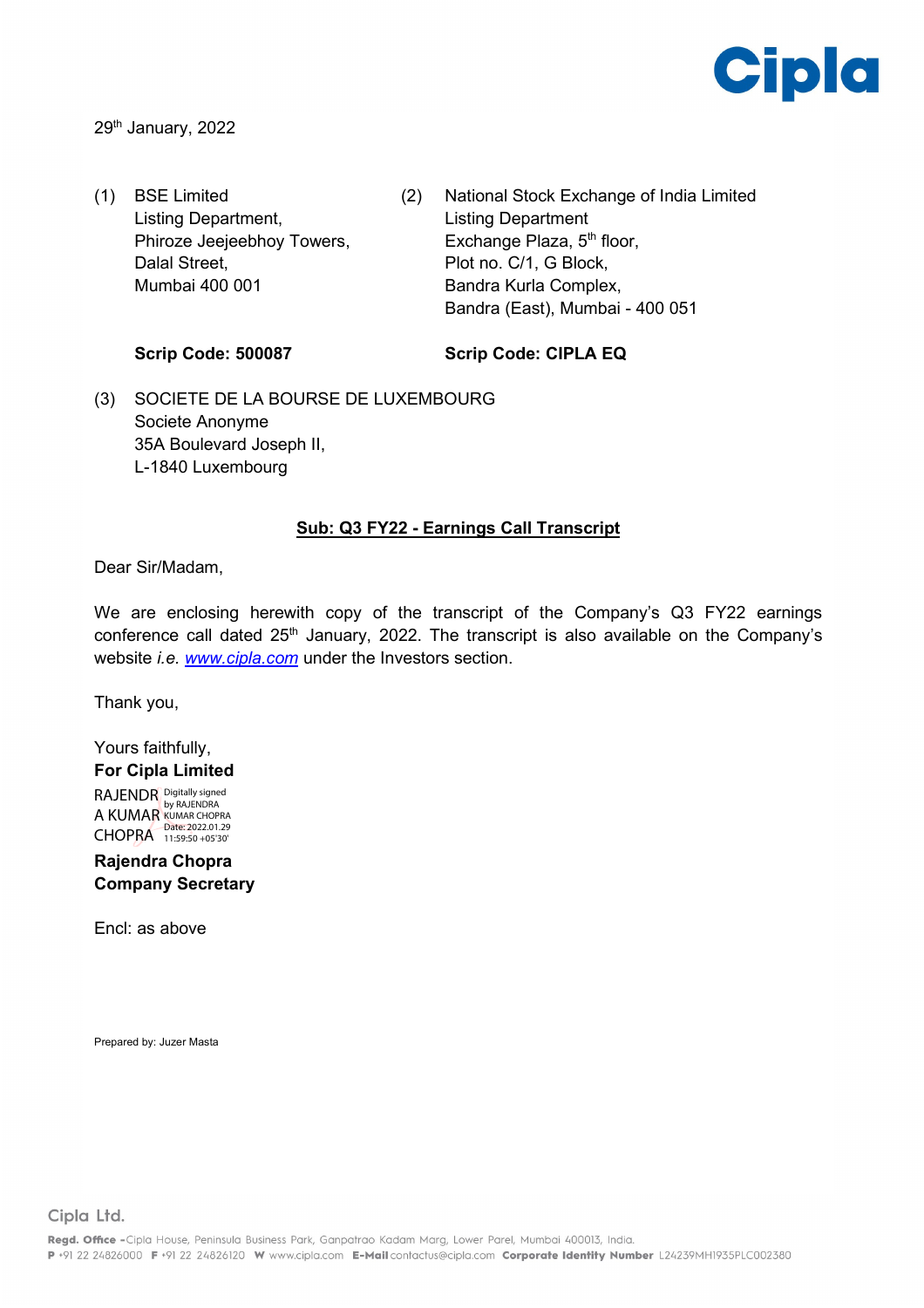

### "Cipla Limited Q3 FY'22 Earnings Conference Call"

**January 25, 2022**





**MANAGEMENT: MR. UMANG VOHRA - MANAGING DIRECTOR AND GLOBAL CEO, CIPLA LTD. MR. KEDAR UPADHYE - GLOBAL CFO, CIPLA LTD. MR. NAVEEN BANSAL – HEAD, INVESTOR RELATIONS, CIPLA LTD.**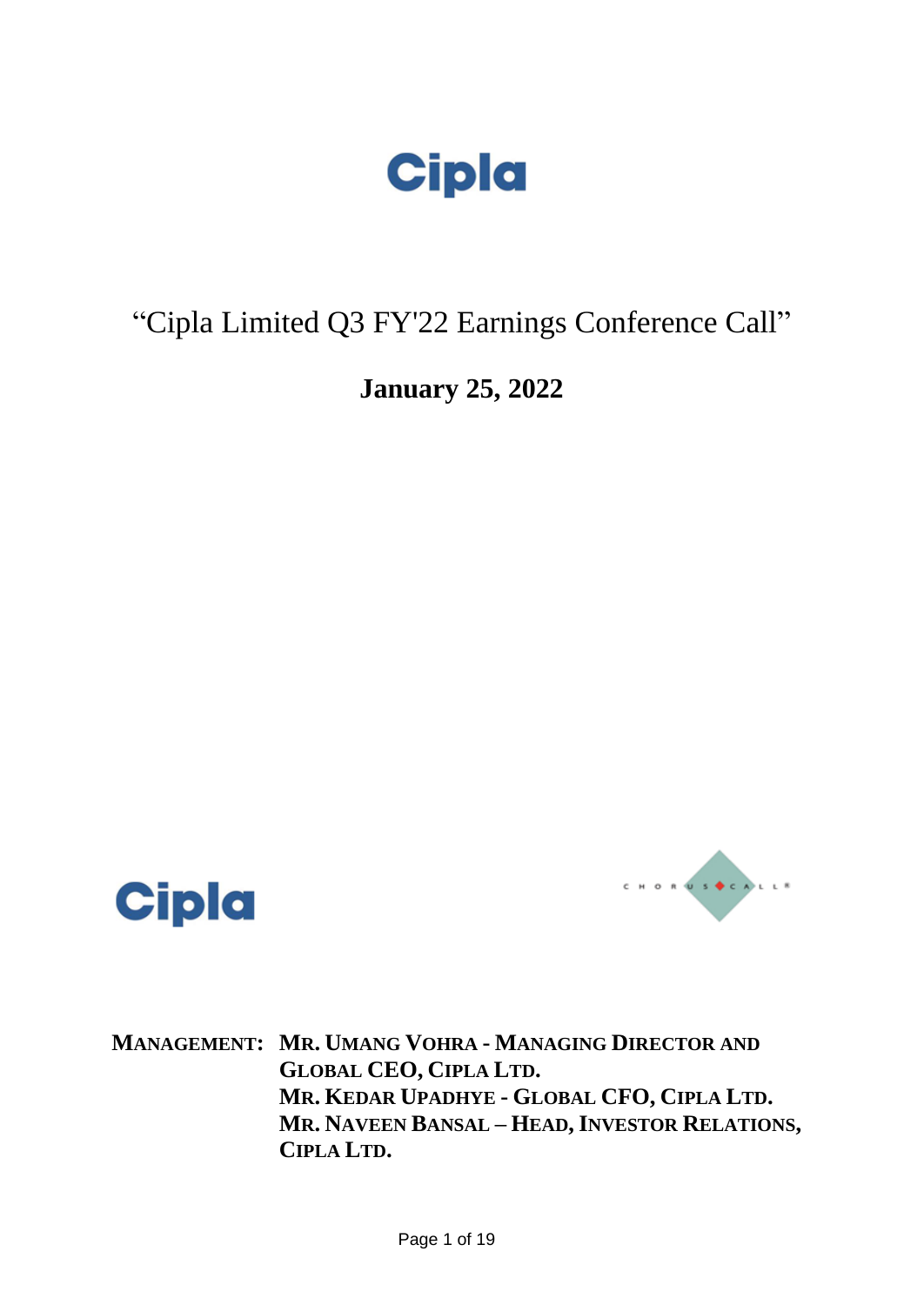

| <b>Moderator:</b> | Ladies and gentlemen, good day and welcome to the Cipla Ltd. Q3 FY'22 Earnings Conference         |
|-------------------|---------------------------------------------------------------------------------------------------|
|                   | Call. From the Cipla management we have with us Mr. Umang Vohra - Managing Director and           |
|                   | Global CEO; Mr. Kedar Upadhye - Global CFO; Mr. Naveen Bansal from the Investor Relations         |
|                   | Team. As a reminder all participant lines will be in the listen-only mode and there will be an    |
|                   | opportunity for you to ask questions after the presentation concludes. Should you need assistance |
|                   | during the conference call, please signal an operator by pressing "*" then '0' on your touchtone  |
|                   | phone. I now hand over the call to Mr. Naveen Bansal. Thank you and over to you, sir.             |
|                   |                                                                                                   |

**Naveen Bansal:** Thank you, Faizaan. Good morning and a very warm welcome to Cipla's quarter three earnings conference call. I am Naveen from the Investor Relations Team here at Cipla.

> Let me draw your attention to the fact that on this call our discussion will include certain forward looking statements which are predictions, projections or other estimates about future events. These estimates reflect management's current expectations of the future performance of the company. Please note that these estimates involve several risks and uncertainties including the impact of COVID-19 that will cause our actual results to differ materially from what is expressed or implied. Cipla does not undertake any obligation to publically update any forward looking statement whether as a result of new confirmations which are events or otherwise.

With that I would like to request Kedar to takeover, please.

**Kedar Upadhye:** Thank you, Naveen. Good evening to all of you and wish you a very happy new year. I hope that all of you and your families are safe and well. We appreciate your joining us today for the third quarter earnings call for FY22 and I hope you have received the investor presentation and other material that we have posted on the website. This quarter we are pleased to report a healthy performance. For the last almost 2 years we have been consistently beating our internal targets. We recorded revenue growth of 6% driven by robust momentum in branded markets of India and South Africa and continued traction in the US portfolio. Our EBITDA margin of 22.7% for the quarter tracks convincingly in terms of our full year guidance despite cost headwinds on raw materials and freight offset by increased share of the complex and chronic launches, continue rigor on cost control and operating efficiencies. Overall our delivery on revenue and profitability, as I said continue to be ahead of our targets. Our one India year-on-year growth of 13% continues the impressive run driven by sustained momentum across all businesses. Healthy order flow in the prescription business continued across all the therapies as well as regions in the trade generics. The consumer business saw consistent uptick in core and transitioned brands. The US revenue for the quarter was USD 150 million, one of the highest in recent quarters led by strong fraction in the respiratory and other portfolio. We have also received approval for the first 505(b)(2) version of Lanreotide injection. Our South Africa private business maintains market meeting trajectory driven by steady launch momentum. The YTD EBITDA for 9 months is at 23.1% of sales, tracks quite ahead with our full year guidance. As you are aware Q4 is a seasonally reverse quarter for India and our EBITDA appropriately will respond to the change in mix.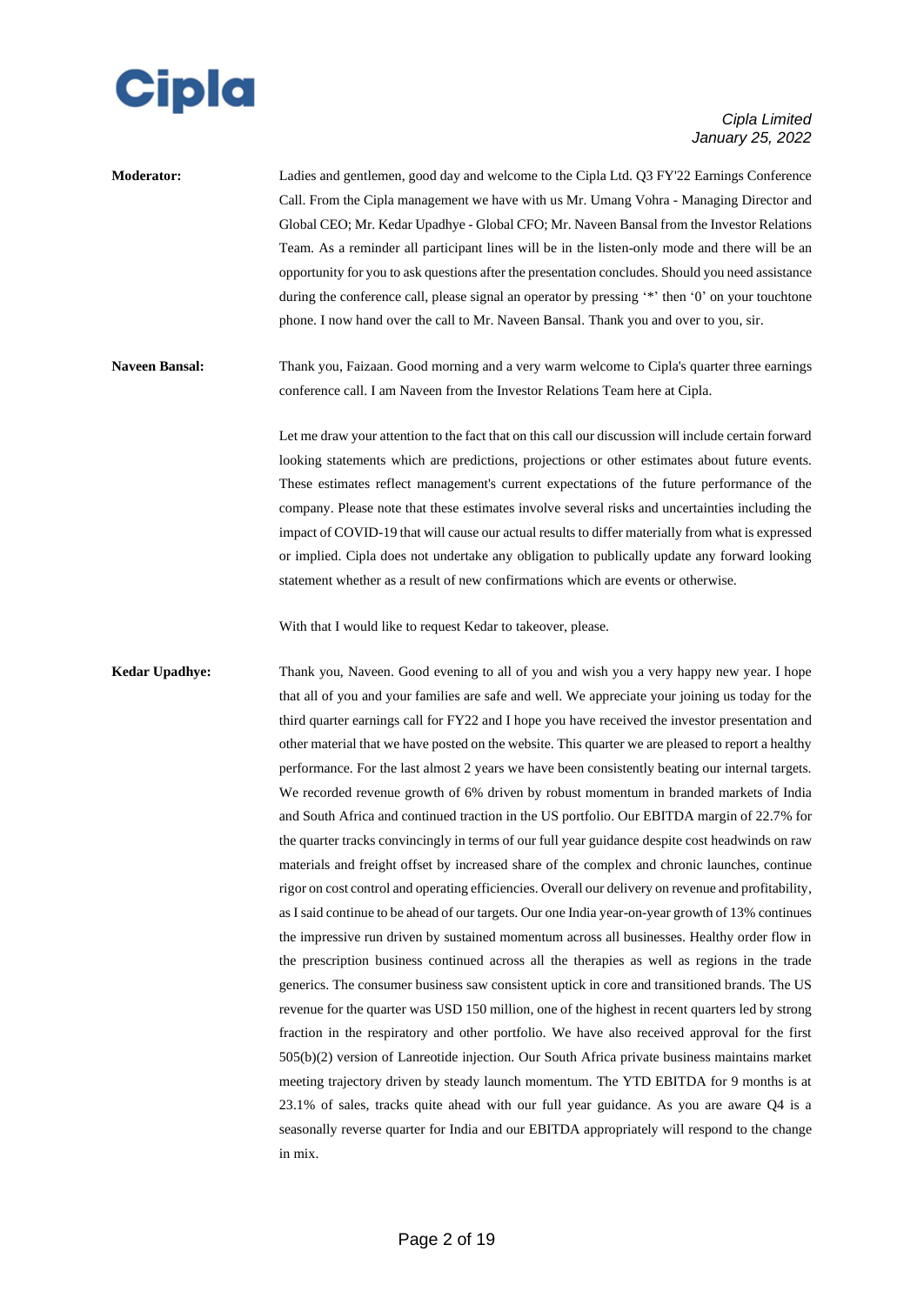

Our free cash generation and operating efficiency continues to drive our strong net cash position despite strategic inventory buildup for maintaining adequate supply of medicines. The return on invested capital of 21.2% for trailing 12 months continues to track well above the long-term sustainable range that we have highlighted earlier.

Coming to the financial performance, some of the specific highlights I would like to highlight, as expected the revenue of contribution of COVID products at the company level was lower on year-on-year basis. The COVID portfolio declined by almost 10% on year-on-year basis and 17% sequentially. We do expect to see some traction in the coming quarter in line with the case loads amid the ongoing third wave in India. Our emerging market business continues to maintain strong growth in DTM markets. The order flow from developed markets in our API business has witnessed momentary slowdown and our mix has responded accordingly. We will see traction in orders from emerging markets and API Outlook remains robust.

The total revenue for the quarter is Rs. 5,479 crores with a year-on-year growth of 6%, gross margin stood at 60.9% on a reported basis. The marginal decline on year-on-year basis of 55 basis points, about 40 basis points on Q-on-Q basis is attributed to increase in freight and materials cost and certain provisions for the inventory including COVID products. We expect gross margins to respond to launches from complex pipeline in the coming quarters. Total expenses which include employee cost on others are at Rs. 2,105 crores declined by 2.4% on a sequential basis. Employee cost for the quarter is Rs. 872 crores which is flat on a sequential basis. Other expenses which include R&D, regulatory, quality, manufacturing and sales promotion are at Rs. 1,232 crores, the decline by 3.7% driven by strong cost control. We have retained the efficiencies from our reimagination and operational efficiency initiatives from last year while continuing our growth-linked investments which are driving the Y-o-Y increase in other expenses.

Total R&D investment for the quarter is at Rs. 262 crores. All the priority projects continue to be on track. We expect these spends to increase as the respiratory assets progress in the clinical trials.

Overall reported EBITDA for the quarter is at Rs. 1,243 crores or 22.7% of sales. Tax charge is Rs. 295 crores and the ETR is 28%. As of 31st December our long term debt stands at South African Rand 720 million. We also have working capital loans of USD 58 million, South African Rand 137 million and Australian dollar 5 million which act as natural hedges towards our receivables. Driven by our relentless focus on cash generation we continue to be a net cash positive company as of December 21. We continue to be appropriately hedged on key global currencies as per our policies. Finally just to conclude the board at its meeting held on 26<sup>th</sup> October, withdrew the scheme of arrangement for the proposed transfer of India based US business undertaking to Cipla Biotech Ltd. and the proposed transfer of the consumer business undertaking to Cipla Health Ltd. in favor of a more efficient mechanism to affect the transaction. Based on management proposal post the indepth reevaluation, the board has approved the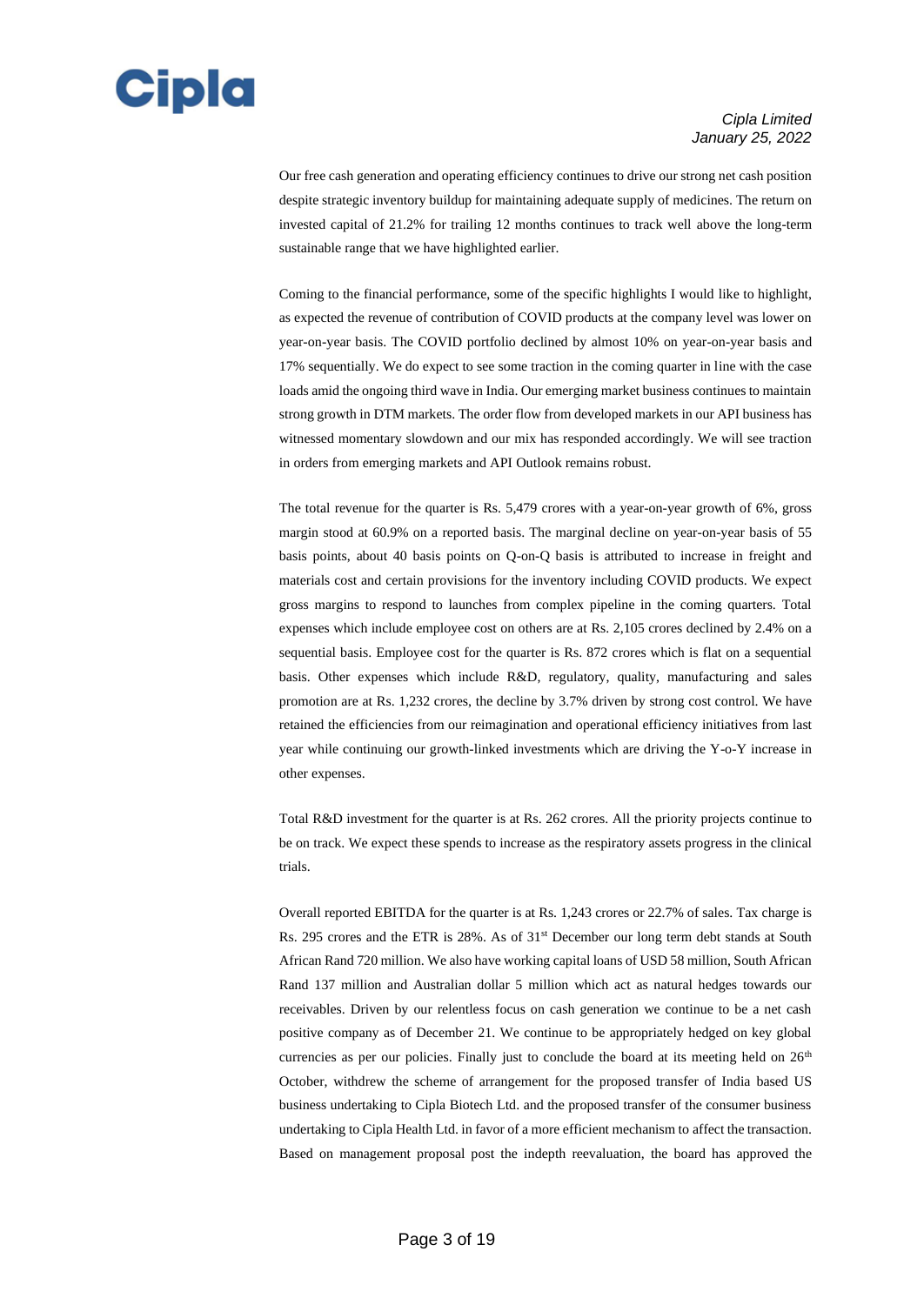

proposed transfer of the US business undertaking and consumer business undertaking by way of slump sale**.**

We continue to believe that the transaction will simplify the structure, maximize the efficiencies and has the potential to unlock value for all the stakeholders of the company.

To close, we saw impressive momentum across portfolio and geographies for 9 months, growth reversal in subsequent quarters will include continued momentum across all regions, securing market share in peptide assets, Lanreotide, coupled with traction in albuterol and arformoterol in US and driving expansion in the operating profitability above FY21 base by focusing on mix improvement and operational efficiencies. I would now like to invite Umang to present the business and operational performance. Thank you.

### **Umang Vohra:** Thank you, Kedar. I would like to wish all of you and your families, health and wellbeing. As COVID-19 continues to evolve across the globe with the new variants driving caseloads we continue to ensure availability of COVID and other lifesaving products.

Coming to our strategic updates and operational performance for the quarter, I am proud of the strong launch and commercial momentum across our one India business with a 13% year-onyear growth and 7% year-on-year growth in our US business, underpinned by the expanding respiratory franchise. Our EBITDA margins for the quarter came in at 22.7%, as Kedar mentioned earlier, ahead of our internal target and given the 23.1% YTD traction we are well placed to close the year in line with our guidance. In India our One India strategy is witnessing remarkable traction and achieving major milestones along the journey. The One India business maintains double digit growth momentum for the third quarter this year coming in at 13% yearon-year. The core prescription business in India excluding COVID grew strongly by 16% on a year-on-year basis. The branded prescription business is on track to achieve the one billion dollar mark building a formidable franchise in our home market of India. Our customer engagement levels in our trade generic business has driven healthy orders from tier 2 and below towns in India. Some of our flagship generic brands in our trade generic business have grown past a 100 crores mark and few others are crossing the 50 crores mark which speaks about the brand equity in these markets. We also plan to add high growth categories like anti diabetic and injectables to address unmet demand in the coming quarters. The branded prescription business continued the market beating growth for the third consecutive quarter in FY22 driven by sustained traction across almost all our therapies in core portfolio.

As per IQVIA MAT December 21, we continue to maintain healthy ranks and market shares in our key therapy areas across respiratory, urology, anti-infective and cardiac. Our focus continues in creating depth in anti-diabetics and the oncology therapy building on existing and new partnerships with global multinational corporations. The trade generics business witness strong demand. We have launched 10 brands across cardiac and the diabetic range this year. To further strengthen the franchise plan to continue the launch momentum in FY'23.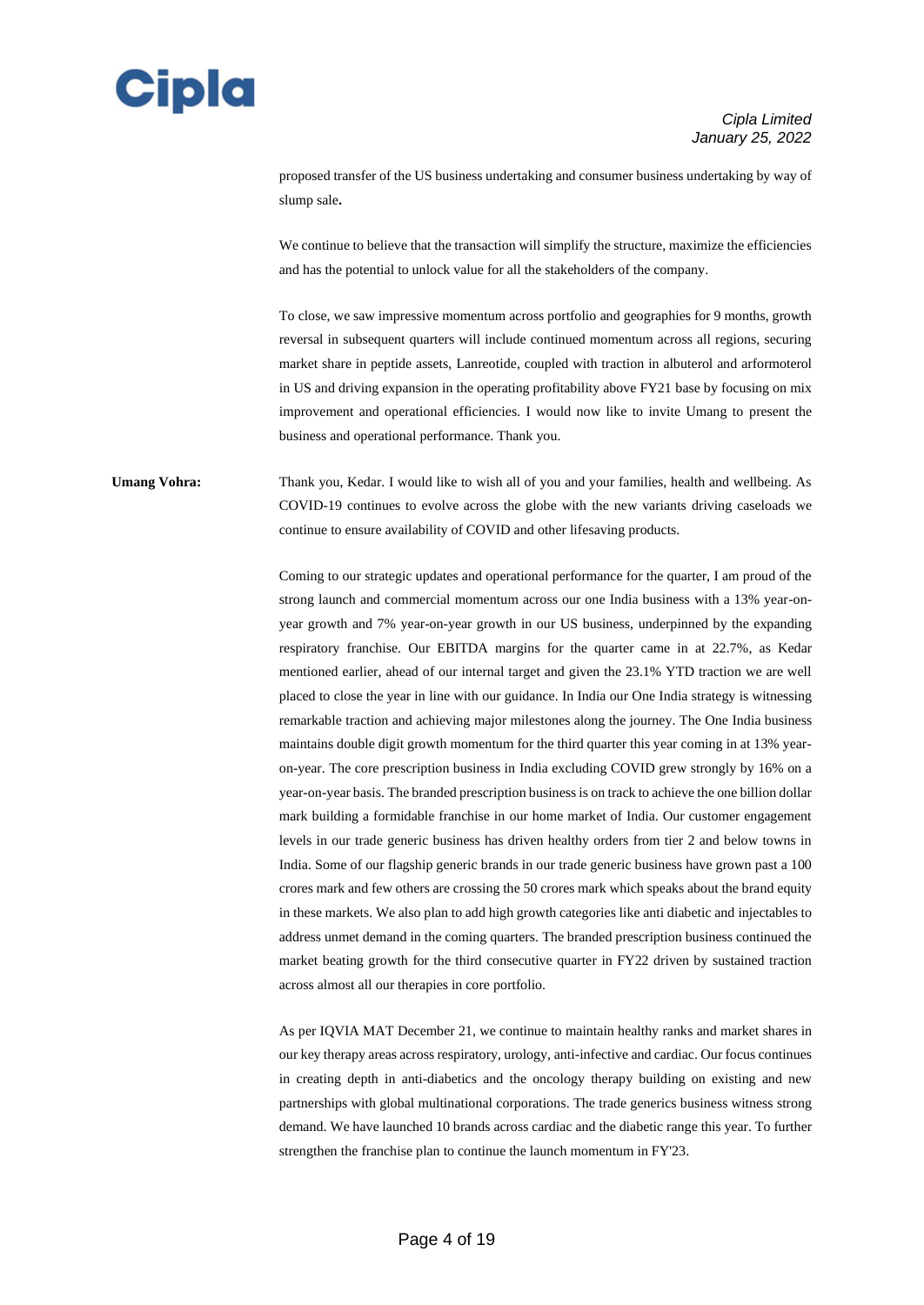

Coming to our consumer businesses, we are very happy to see how the business has shaped both in India and South Africa, almost contributing 8% to the company topline on a YTD basis. The India consumer business sustained robust traction in the anchor brands during the quarter driven by high consumer recall benefiting from the robust media campaign, the meaningful consumer insights throughout the year.

Coming to North America, our US generic core formulation sales for the quarter came in at 150 million beating the previous quarter high. This 150 million mark sets a new base for our business which hopefully will grow from these levels on the back of our upcoming launches. Our respiratory franchise continues with strong traction with 36% year-on-year growth. As per IQVIA week ending 21st December 2021, we are close to 15.9% share of the total albuterol market. And 26.8% share in the arformoterol overall market and our shares have continued to move out from the earlier levels. We expect the business runrate to continue to inch up further as we enter into the next year where we also expect to show growth over the pace of the current year. During the quarter we have unlocked on major peptide asset in the US with the approval of Lanreotide. We are expecting a sustainable ramp up over the medium term. Our focus will continue to expand our peptide portfolio through internal development and partnerships strengthening our high value complex generic pipeline.

On Advair we remain closely engaged with the US FDA on our file and we will continue to share the updates on the progress. On our Goa plant we are awaiting to hear from the FDA on the inspection schedule.

Coming to our SAGA Region which includes South Africa, Sub Saharan Africa and our Access business. South Africa private business reported a 16% robust growth over the last year for the quarter in local currency terms. In secondary terms, we continue to maintain market beating growth of 9.1% versus the 8% growth overall in the private market as per IQVIA MAT November 21. In the international markets we maintained scale close to last year base in US dollar terms.

Our DTM franchise continue to witness strong momentum across market with steady double digit growth in secondary terms. In FY'22 we have made significant progress against our strategic priorities. We remained confident in our near to medium-term outlook due to the strength of our branded franchises and launch pipeline in the US and other markets. We have important launches in the coming quarters and we are gearing up for these launches in the near future. We are transforming our IPD manufacturing supply chain and quality operations to unlock efficiencies targeted to deliver higher performance and resilience serving our patients more effectively.

Our innovation engine seeks to capitalize on the opportunities across the healthcare ecosystem leveraging data analytics and digital technologies to drive robust portfolio momentum and capital allocation. Our near-term priorities include continued execution on the demand levers and chronic and acute therapies, improvement in manpower productivity across our branded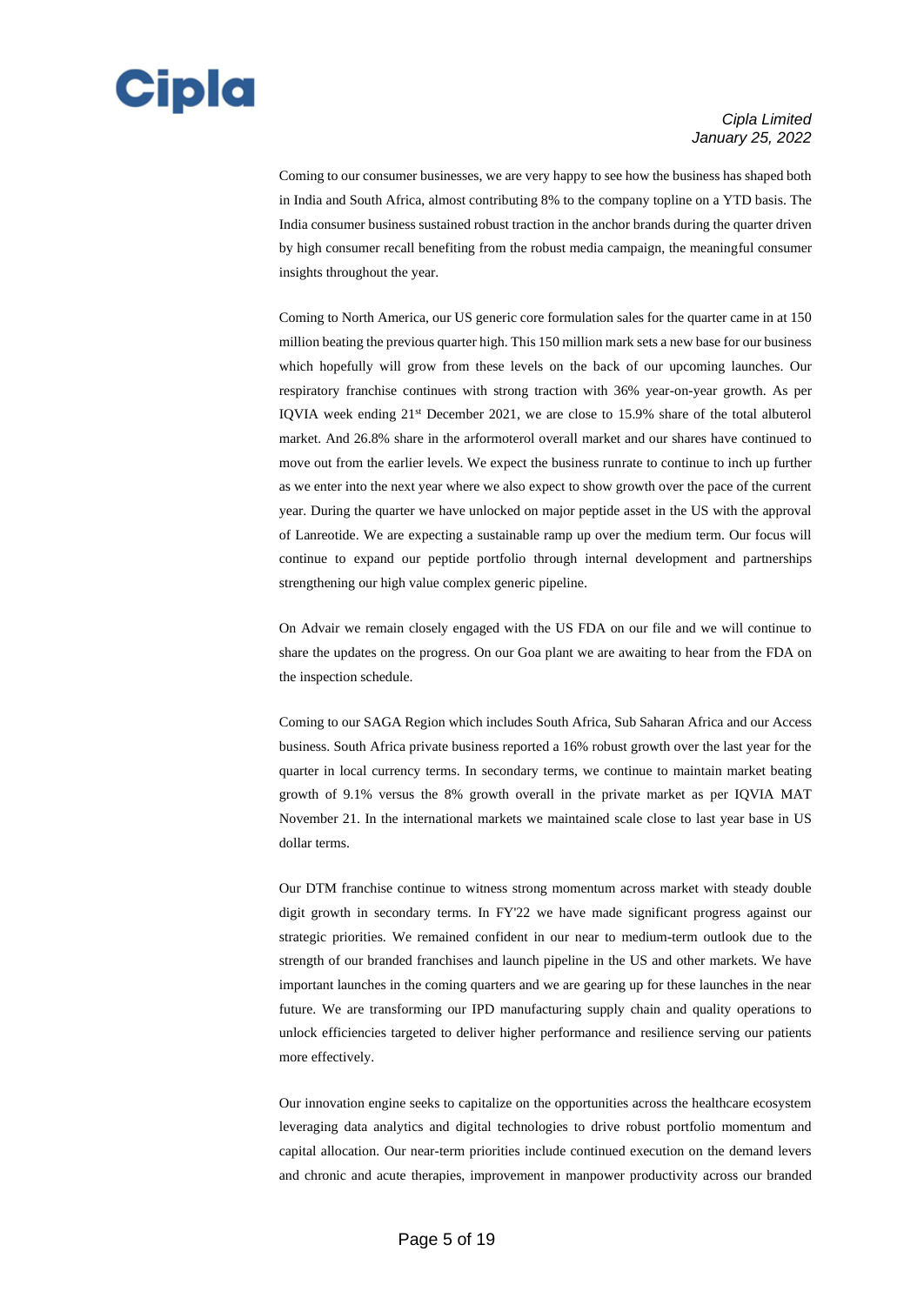

markets of India and South Africa. Active advancement of our innovative consumer centric products to accelerate the augmentation of consumer wellness franchise across India and South Africa, grow our US Limited Competition launches footprint including peptides, as we continue to expand both the injectables and respiratory categories in North America. Focus on regulatory compliance across our manufacturing facilities and implement globally benchmarked ESG practices and continue our high vigil on cost and cash management while driving a sustainable expansion in operating margins and the return on capital employed.

I would like to thank you for your attention. Wish you and your family good health and then request the moderator to open the session for Q&A.

**Moderator:** Thank you very much. We will now begin with the question and answer session. The first question is from the line of Nikhil from SIMPL. Please go ahead.

**Nikhil:** I have two questions. One is sir, if I look at your presentation, where we say priorities for FY'25, in between India, South Africa and Europe and other markets, we talk about driving sustainable growth through organic and inorganic levers. And over the last 2-3 years we have been looking at that we have been doing tie ups for onco or for biosimilar and these kind of products to grow the market or presence in these markets, so just want to understand when we talk of the levers for growth, is it like these tieups become a very important lever for us to continue growing or do you think from our own organic pipeline we have product launches which can sustain the growth or how should we understand between these tie ups, organic and probably inorganic acquisition?

**Umang Vohra:** I think it is a good question. I think the sources, the answer is going to depend differently for different markets. So in the US, we would like to depend on our own organic momentum of products in the US and largely EU. Our own organic momentum of products will create a sustainable pace and we augment this with few partnerships where we think the partners bring very specific technology skills which are very relevant. So Lanreotide is a great example of this where we will augment for a significant product with the partnership. In India and branded markets the case is different. In India and branded markets though we are generic companies we try to, all of us are almost like innovators in this market. So there we try and strike partnerships with innovator companies to bring their products even before the patent gets expired. And this is important because under the patent regime in India there will be hardly any sources of products unless innovative products are introduced into the market and most innovators now partner with Indian pharmaceutical companies to bring these products before patents expire. So we have also partnering with these companies in India. So in the US, I think the partnership is around technology, in India the partnership is around product source because of the patent regime. And I think both of these are important partnerships going forward.

**Nikhil:** Just one thing, when we talk of India and RoW markets, we generally say that the markets, the branded generic markets are growing at something in the range of 8% to 12% depending upon the years and all. So based on these partnerships and all, so not for the near term, but over a three to five years when you are talking about or thinking about these partnerships, it is like that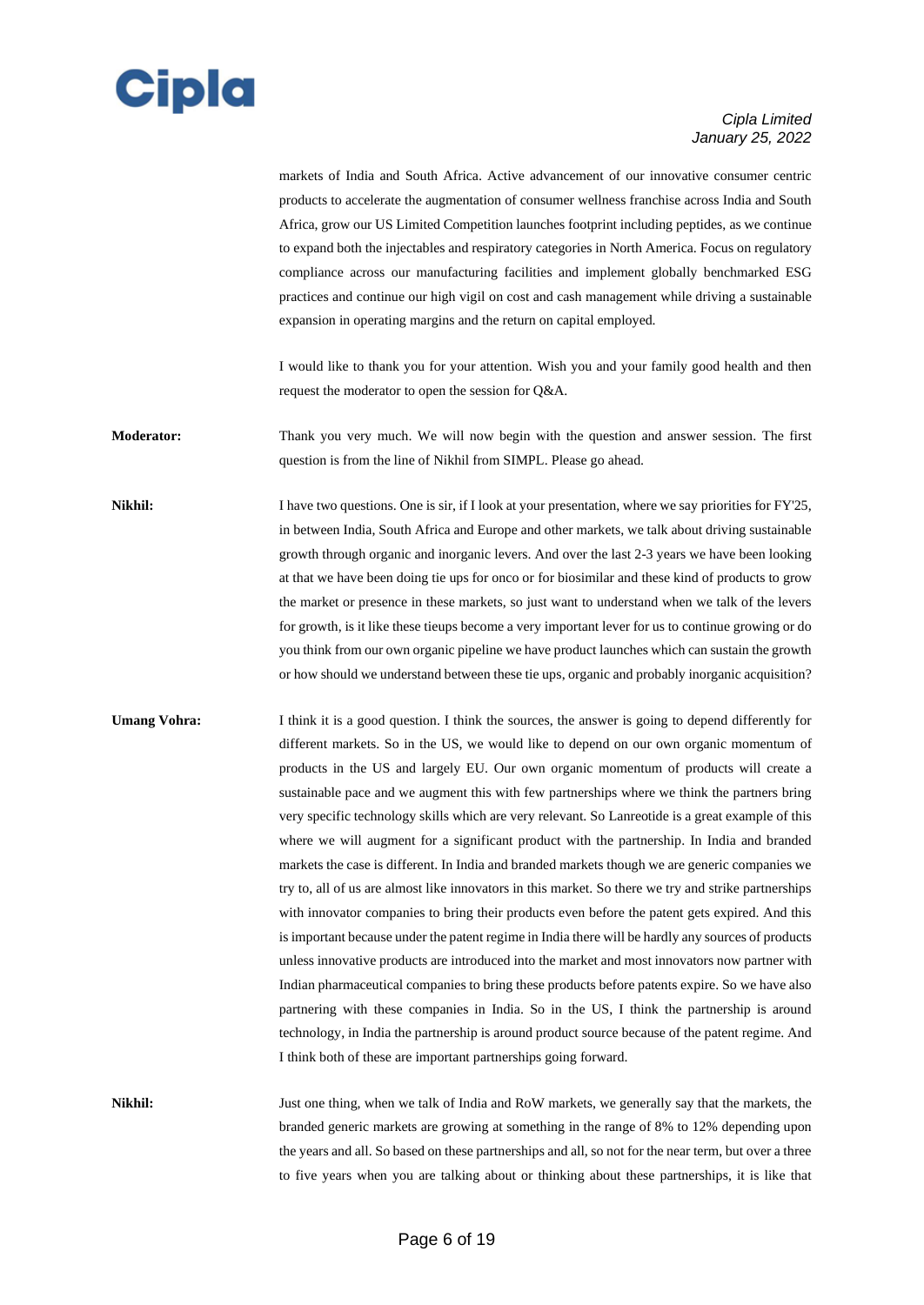# **Cipla**

### *Cipla Limited January 25, 2022*

incremental 2% to 3% higher growth should come from the partnerships and the rest market beating growth when we talk about, so that incremental growth should come through the tie ups and rest through our organic pipeline. Just to as an investor if we have to understand how we should evaluate how these partnerships are like adding value to the company or to the business?

**Umang Vohra:** I don't think we look at it that way, though it is a very interesting perspective you have added, we are just looking at above market growth as a function of our own portfolio, function of partner portfolio and driving strong volume growth. So you know volume growth may come out of some product families not from all and you know just the partnership anvil, I don't think we are saying we will grow at par with market and then add the partnership revenues we get from others, because it is difficult to split it that way. So our objective is to beat market growth and I think the way to do that is to probably look at our own portfolio plus partnered portfolio plus the volume growth.

**Nikhil:** Just last question. If we look at it now when we talk of lung leadership and organic growth and the amount of cash which we are generating and if I divide it between 3 kinds of investment, one would be our own R&D as you mentioned organic growth for Europe and US lead by own products. Second would be the riskier assets like where probably the investment could happen, but we don't know the exact outcomes. The outcome could be 0 or 1. And then third is the distribution towards the shareholders. So how is the management thinking about how the investment buckets would fall in based on the incremental cash which the company would be generating? How should we understand how you are thinking about this allocation?

**Umang Vohra:** Maybe I can give a few statements that could help you. I understand where you are going from this thing. Our first priority is to drive a sustainable growth of our business. To that effect, we have created certain, we would like to, we have mentioned that we will grow, our attempt will be to grow both ROIC as well as our EBITDA in a certain range. And though we are now feeling confident that we can that, you know, EBITDA could continue to increase on the back of launch momentum etc., We are also talking calls to invest back in the business because right now we would like to see the growth journey of this business to be sustained over a period of time. If the call is, can you do 25% EBITDA and 5% growth, versus could you do 23.5% or 24% EBITDA and 10% growth. We are likely to fall back on getting more growth over the long term. So we are actively reinvesting back in the business. The second question is, you asked about R&D, we have generally given a guidance range that we will not expect our R&D in years where we have bulky and chunky R&D to be more than 7%-7.5%. So we are very clear about how much money we will invest in R&D and where the focus will be to grow our topline. So these are two broad yardsticks that you could use while our objective is to improve our EBITDA trajectory further. We are going to try and reinvest money back into the business to support growth. From a shareholder perspective this is more the board decide, I think based on where they think depending on where, how we see our capital needs for the future and a benchmark performance of companies that we see in the market and I think based on that it has been probably our first or first one and a half year of cash surplus. Dividend strategy is decided by the board in terms of how to return money back to the shareholder.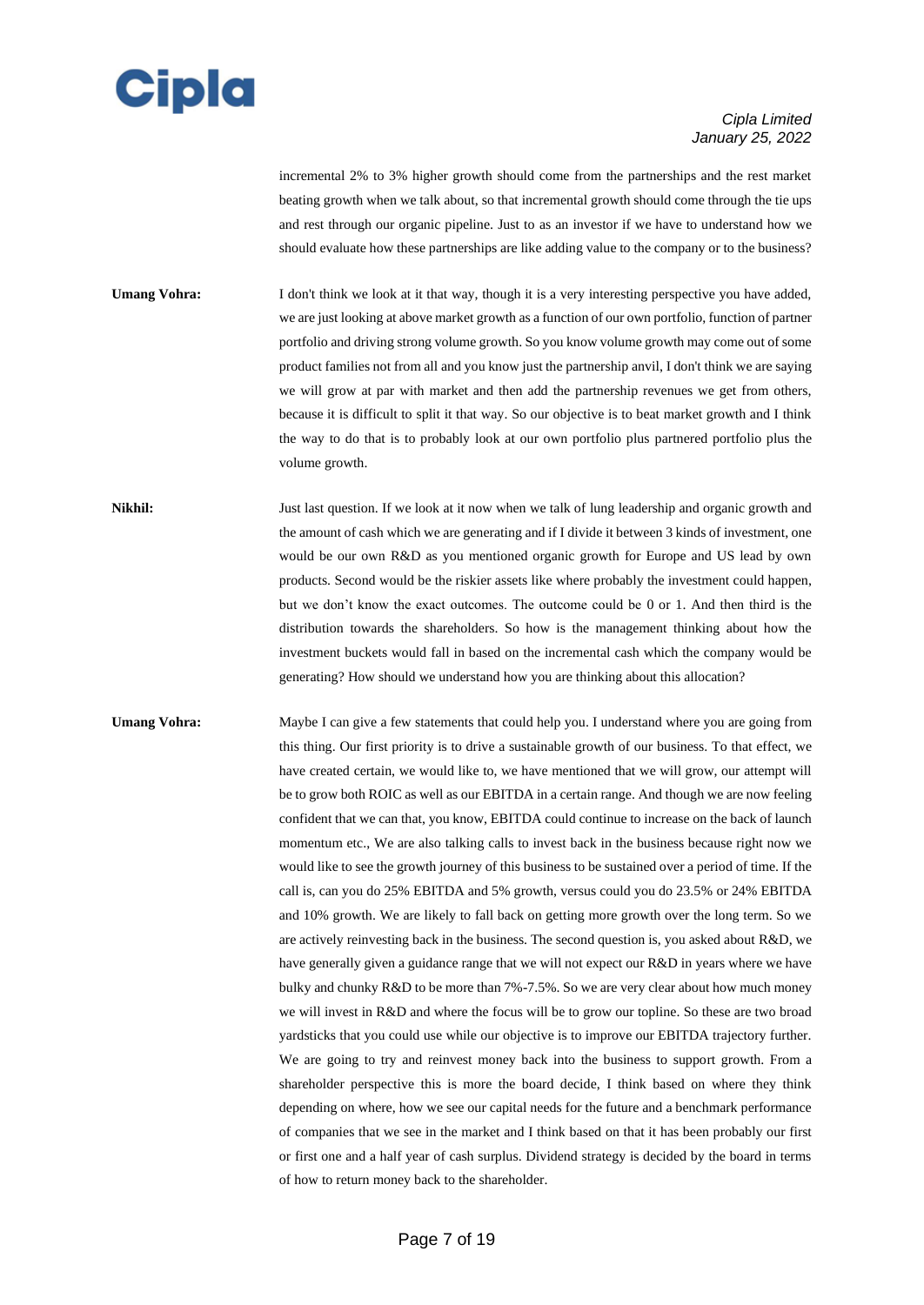

**Moderator:** Thank you. The next question is from the line of Damayanti Kerai from HSBC Securities and Capital Markets. Please go ahead.

**Damayanti Kerai:** My first question is on some of your key launches which you are expecting to come in say second half of next fiscal. So can you update us on the state of your filing for abraxane and advair because last quarter you mentioned you need to do some study for abraxane, so maybe on these two key asset you can share some updates?

- **Umang Vohra:** Certainly. I think both we have been, Advair I mentioned in our speech that we are waiting for the FDA, we are in correspondence with them and I think we are waiting for the regular update that comes from them with risk and questions with regards to our file. So I think that is on Advair. And on Abraxane, which is Nano Paclitaxel we are furnishing some more data to the FDA. Our believe is that the market could form in April with the first players launch. But we believe that the nature of this product may not resolve in the total market formation because of the supply that both the innovator and some of the generic companies will face inorder to satisfy the market. So we think this is a good asset for the long term and the market will stay limited for a very long period of time. We still have some, they have asked us questions and we still have some data that we are submitting to the FDA.
- **Damayanti Kerai:** So very broadly you remain on your I would say earlier specific timeline of these launches in second half next fiscal. Should we work with that assumption?
- **Umang Vohra:** Well, each launch is different, both of these are different, but yes we have guided that our second half of the year will have more launches compared to the first.
- **Damayanti Kerai:** My second question is on Lanreotide approval, so have you launched the product in market and how many such peptide product you have in your pipeline?
- **Umang Vohra:** I can't give you the specific numbers. And as I mentioned we will try and Lanreotide to build a sustainable share over a medium term and right now we are in the process of accessing the market and there will be launch correspondingly in this quarter sooner or rather than later.
- **Damayanti Kerai:** Where this product will be manufactured?
- Umang Vohra: We are not disclosing that, but it is at our partner site.
- **Moderator:** Thank you. The next question is from the line of Prakash from Axis Capital. Please go ahead.
- **Prakash:** My question is on the India business, since we had a launch, over 9 month if you see there has been COVID contribution. How do we see this business for next year given that we are doing fairly well in our base portfolio? Do we expect flattish performance or how do we look at it? And what is the COVID contribution for 9 months base?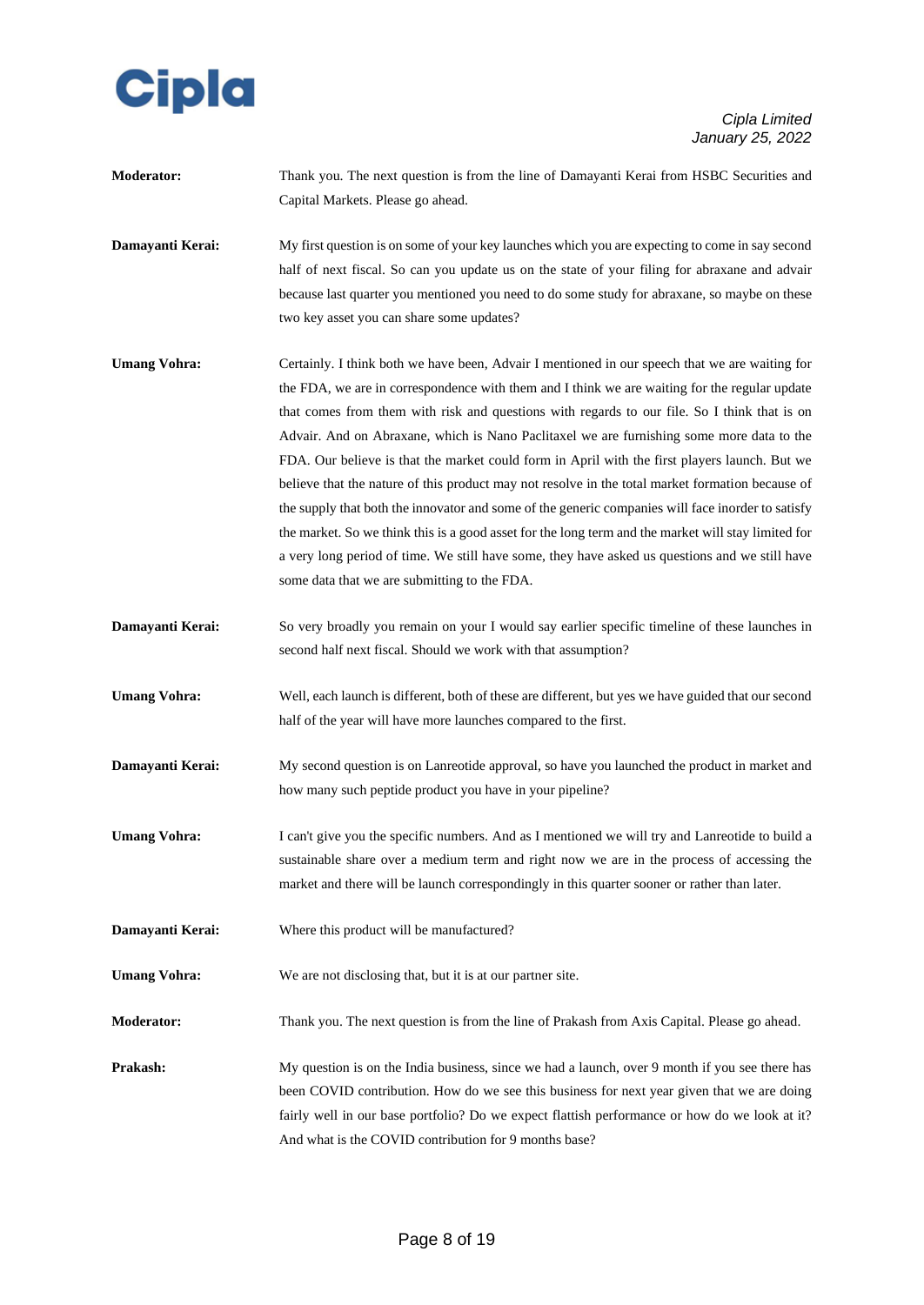

| Kedar Upadhye:      | So, Prakash, we are not disclosing specifically the COVID contribution for one specific business<br>but as I mentioned from quarter two to quarter three there is a large decline at the company level<br>in terms of the contribution and depending upon how quarter four evolves, the number of cases<br>evolve, I think that could get to be, obviously our responsibility is to serve with as much demand<br>as we face in India and other markets. Vis-à-vis the next year our thoughts are still being shaped<br>by all these evolving developments. What we are happy is and you could have seen that in our<br>presentation, Prakash, is all the key therapies, respiratory, urology, cardio, overall chronic, acute,<br>I think we are experiencing strong growth. So it would be tough to for us to exclude COVID and<br>talk only on non-COVID because some part of COVID in our view might continue in year as<br>well. So maybe in the May call when we announce full year result that maybe a baseline for us<br>to give some clue into next year. But growth continues strong in Rx business, Gx business and<br>consumer health business. And just to add, I think couple of deals we had announced. So I think<br>maybe you should factor the contribution from some of these deals that we had announced in<br>the past which will get commercialized now, hereafter. |
|---------------------|-----------------------------------------------------------------------------------------------------------------------------------------------------------------------------------------------------------------------------------------------------------------------------------------------------------------------------------------------------------------------------------------------------------------------------------------------------------------------------------------------------------------------------------------------------------------------------------------------------------------------------------------------------------------------------------------------------------------------------------------------------------------------------------------------------------------------------------------------------------------------------------------------------------------------------------------------------------------------------------------------------------------------------------------------------------------------------------------------------------------------------------------------------------------------------------------------------------------------------------------------------------------------------------------------------------------------------------------------------------------------------------------|
| Prakash:            | And secondly moving to R&D. So the peptide approval that you have got must be like 2-3 years<br>back kind of R&D work you might have done. Trying to understand what is the next level of<br>R&D work you are doing which we will see approvals filing over the next 2-5 years. So one is<br>peptide, one is respiratory inhalation. What are the other areas we have already worked on and<br>what we plan to work for the next 2-5 years?                                                                                                                                                                                                                                                                                                                                                                                                                                                                                                                                                                                                                                                                                                                                                                                                                                                                                                                                             |
| <b>Umang Vohra:</b> | I don't think, Prakash, I am not sure we will give this level of information. I can just say that on<br>respiratory of course we will want to cover as many assets as we can. On some of the other<br>injectable assets, you know there are outside of peptide there are different technology platforms<br>around the release characteristics of this drug and encapsulation of injectable products. Those<br>are some of the things we will begin to build out. They are not easy technology platforms and<br>some of these maybe partnered, some may be add on. And it will take us time to internalize this.<br>So I think longer term that is where we want to go and I think we are working towards it but it<br>is quite a leap for us also to make in terms of getting there and I think we are confident that with<br>the right focus we will be able to do it.                                                                                                                                                                                                                                                                                                                                                                                                                                                                                                                 |
| Prakash:            | When you say partnered how do we see the financial aspect of it? I mean these are just contract<br>manufacturers or these also have contribution in terms of funding and doing some trials?                                                                                                                                                                                                                                                                                                                                                                                                                                                                                                                                                                                                                                                                                                                                                                                                                                                                                                                                                                                                                                                                                                                                                                                             |
| <b>Umang Vohra:</b> | There could be both. Some of these could be early partnerships where the risk is largely taken<br>by Cipla, some of these in the nature of partnership where Cipla and the partner both take equal<br>risks and some are just basically manufacturing arena. So I think it will be all three depending<br>on the asset and our relative ability to do it ourselves versus the need to bring in a partner who<br>has mastered the technical complexity of the asset.                                                                                                                                                                                                                                                                                                                                                                                                                                                                                                                                                                                                                                                                                                                                                                                                                                                                                                                     |
| Prakash:            | And R&D we should build it 4% to 5% only or do you think with these kind of more deals<br>happening et cetera.                                                                                                                                                                                                                                                                                                                                                                                                                                                                                                                                                                                                                                                                                                                                                                                                                                                                                                                                                                                                                                                                                                                                                                                                                                                                          |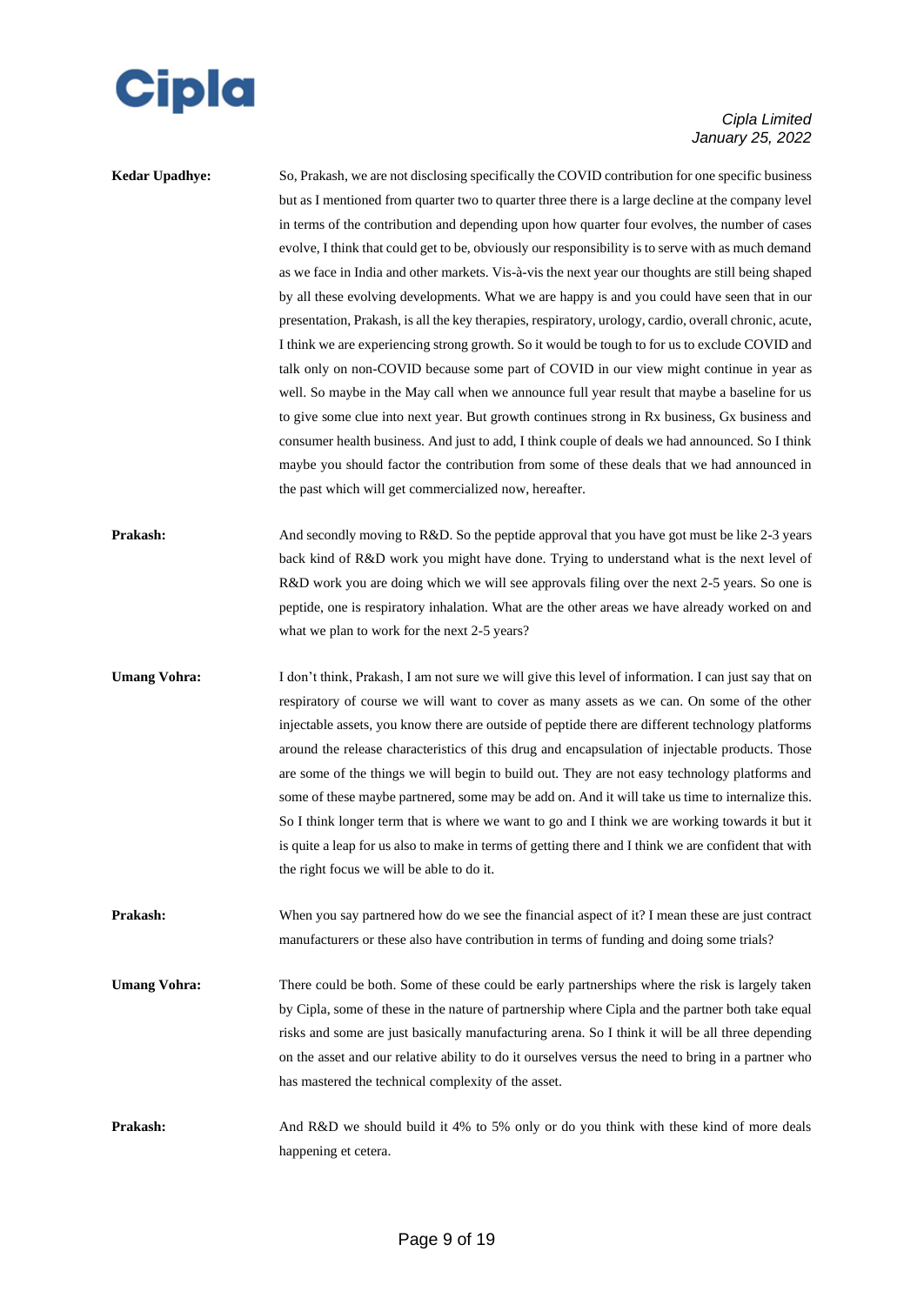

**Umang Vohra:** No, I think it will go up. It should go up. I think next year definitely we are penciling in a slightly higher R&D and whatever it maybe, it will never by higher than 7%-7.5% that we have set as a target for ourselves. So it will be slightly higher than this.

**Moderator:** Thank you. The next question is from the line of Bharat Sheth from Quest Investment Advisors. Please go ahead.

- **Bharat Sheth:** My question is on One India play. So what is the really, where we are seeing the benefit of One India in say Rx, Gx and consumer? And second question is now we have been seeing that platform-based pharma launches are happening with trade generics, so how that will can disrupt the whole trade generic business and what are our strategy to make that kind of disruption?
- **Kedar Upadhye:** So, Bharatji between our prescription generics and consumer healthcare business, I think the synergy exists on several counts. I think portfolio is one, supply chain and distribution is another. Some of the capabilities for campaigns, advertisements, ATL spends is third. And overall brand name and expertize in terms of digital analytics that is four. So I think there are several angles Bharatji in which we could leverage and we are leveraging between these three businesses. There is an active work stream which we have been speaking about for some of the brands which are in generics business, which have very high recall and those are actually consumer brands and those are being contributed heavily by CHL business either through their own channel, model trade and in terms of approaching consumers, converting it to an almost like a B2C kind of brands. So some of this is already in the numbers, Bharatji and we believe that going forward there is very strong synergy across all these angles. We are particularly excited and interested on two counts. One is the consumerization, as I mentioned secondly the digital aspect. So digital analytic reaching healthcare practitioners, reaching channel partners, analyzing brick-by-brick throughout the Indian demography and targeting specifically for particular region, particular therapy. I think those are the avenues in which we are seeing an enormous power for all our three businesses. And obviously as I said I think the performance is in the current numbers as well and are hopeful that it will shape up to become a more dominant engine in the coming year.

Bharat Sheth: And this several platform company which are I mean owned by large industry and they are planning to launch several private label. So how that can affect our trade generic business?

**Kedar Upadhye:** See, actually we do have. I mean we have been watching, all of us are watching some of this evolving developments in the e-pharmacy or other, be it teleconferencing or other avenues and platforms in which newer companies are reaching patience directly, not even channel partners. I think we are watching, we have our plans in mind, some of the plans are being executed as we speak. In our view I think the strength of the reputation, the corporate reputation, the strength of individual in all these three business and the execution engine that we have built in is one hedge for us to offset and going forward I think you have to deploy several strategy, it would be tough to enumerate today all of those. But we are conscious of that possibility of disruption and we are working out for it.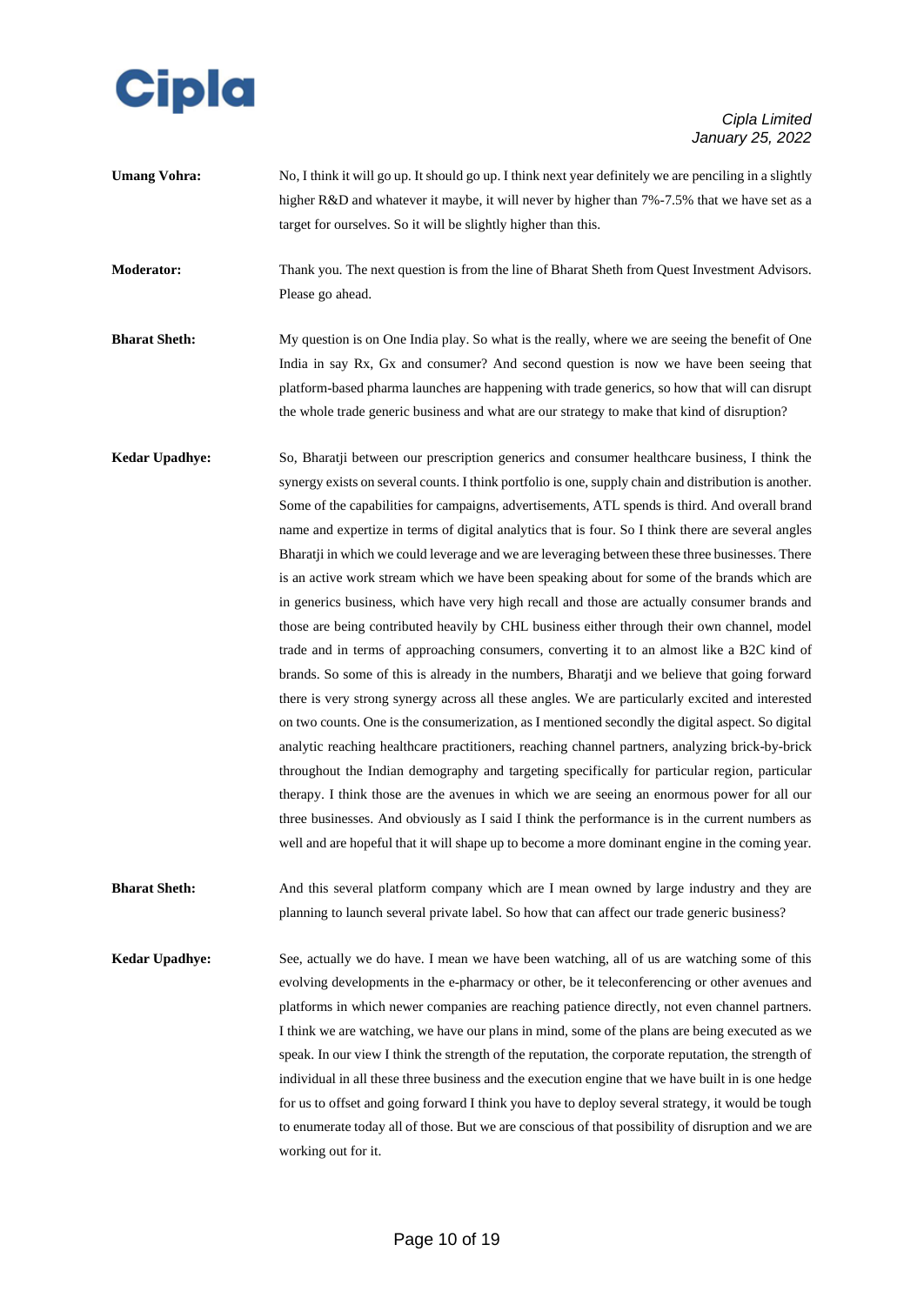

**Moderator:** Thank you. The next question is from the line of Anubhav Aggarwal from Credit Suisse. Please go ahead.

**Anubhav Aggarwal:** First question, Lanreotide, I am just trying to understand this product. In general, how many new patients start on this Lanreotide annually as a percentage of total patients? Can you give some rough idea?

- **Umang Vohra:** Anubhav it is a little complicated and I will tell you why. There is a historical average which we have. But the historical average is also changing because there is octreotide which also we have heard there will be generic competition on and there has been some supply issues with octreotide in the market as well. So the two products at some points overlap an interface for a few indications in the market and I think that is the issue why we are seeing that Lanreotide growth has been high and of course there has also been value growth that every year it does take on their portfolio, so it is a little difficult to estimate what are two new starts because of this mix. But we have an historical average and of the total patient pool I don't think the number of new starts is very significant from a Lanreotide perspective, but it is right now the data is convoluted because of some amount of interfaces with octreotide.
- **Anubhav Aggarwal:** But even just to get some idea that historical number will be 10%-20% or even less than that.
- **Umang Vohra** Yes, I would think that ballpark you are in the right range. Maybe towards the lower aspect of the 10%-20% that you mentioned.
- **Anubhav Aggarwal:** And would it be safe to assume that your ability to take market share of new will be very high and existing guys may not shift to your product and that is the reason you are guiding for a very slower ramp up here?
- **Umang Vohra:** I am not sure that we look at the market necessarily from the new and the old. I think we are also learning this market and our objective is to build a sustainable share over a medium term. Sustainable from a perspective of what we can supply as well as where we think this equation will stand out in the market. So Yes, I am not sure that it will just, the division will only be new versus old. But it will be also guided by the way we can supply the market and how much we believe we can do.
- **Anubhav Aggarwal:** And just couple of more questions on this. So in terms of let us say going and talking to each of the hospitals, so will it be like just talking to some of the GPOs, like promoting a normal injectable product, or pushing a normal injectable product versus pushing Lanreotide is there any difference or is it the same thing that is going to GPO and doesn't have?
- **Umang Vohra:** No, I think this is also very significant clinic product, Anubhav. So I think it will be a mixture of the clinics and GPOs and if the market, even I think the market is generally for these fairly well established. So I don't think the outreach is more significant than a conventional health system approach to the market. So I don't think it will require, if your question is that would it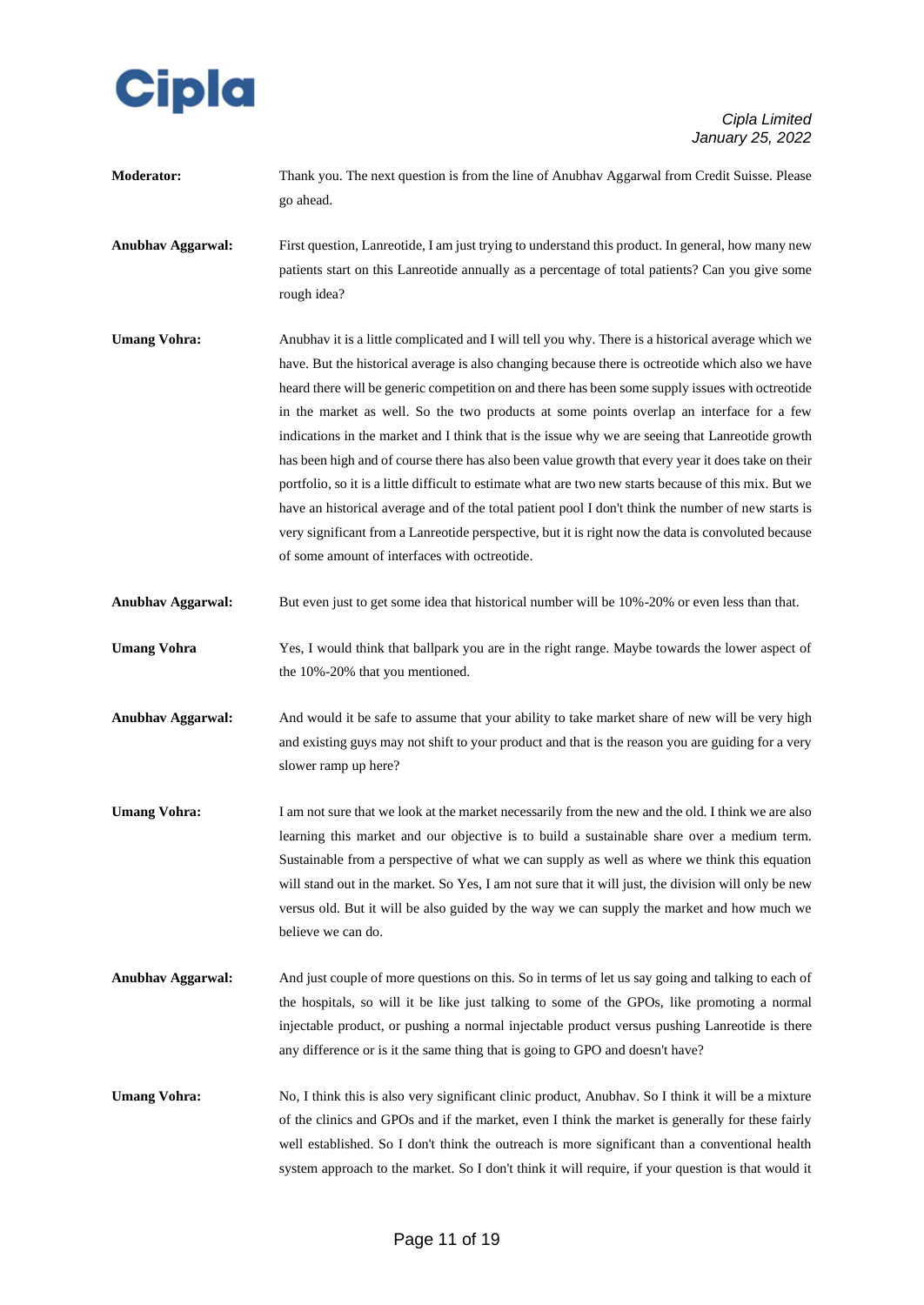

require significantly more than the way you operate and the health systems based today, no it won't.

- **Anubhav Aggarwal:** And in terms of the formulary coverage, so typically generics get an advantage, but in this one let us say if any doctors thinking about an existing patient will he be incentivized enough not by you but let us say PBM probably, to use a generic versus the brand?
- **Umang Vohra:** Well, I am not sure that we understand that part of the market that well. And I don't know how, I don't know whether that is going to work. I think our primary route would still be through the clinics and the GPOs.
- **Anubhav Aggarwal:** And second question is, you mentioned about one of the complex injectable launch in fiscal 24, from a portfolio representation, just want to understand that broadly can that be as meaningful as Lanreotide or in that stature in terms of contribution?
- **Umang Vohra:** You are referring to, Anubhav, our presentation?
- **Anubhav Aggarwal:** Yes, Investor Meet of January.
- **Umang Vohra:** JPM?
- **Anubhav Aggarwal:** Yes, correct.
- **Umang Vohra:** I think Lanreotide because of the timing is obviously because we are the only generic player, I think the connotation is different. I think that other product may have more competition than just us being alone in the market, but it is a question of timing. When we started Lanreotide, we also thought we will not be the first to enter this market. So, I think it depends on the number of competition but it is a meaningful asset maybe not as meaningful as Lanreotide. But it is definitely meaningful.
- **Anubhav Aggarwal:** Can I ask one more question on consumer wellness portfolio?
- Umang Vohra: Please.

**Anubhav Aggarwal:** So you have transitioned certain products, that you have already done 10-12 products over there, but let us say some of the large products which are yet to be transitioned, just an example, what is stopping you from transferring this right now from Gx to the health, that is one question. Second question is, that is more general question. Once the product is transferred from Gx to let us say consumer portfolio, do you reduce channel discount because now you are putting more resources behind albuterol, sizing it or let us say that is a more phased out process. At some point of time you go ahead and reduce the discount to the channel margin, can you just talk about these two, please?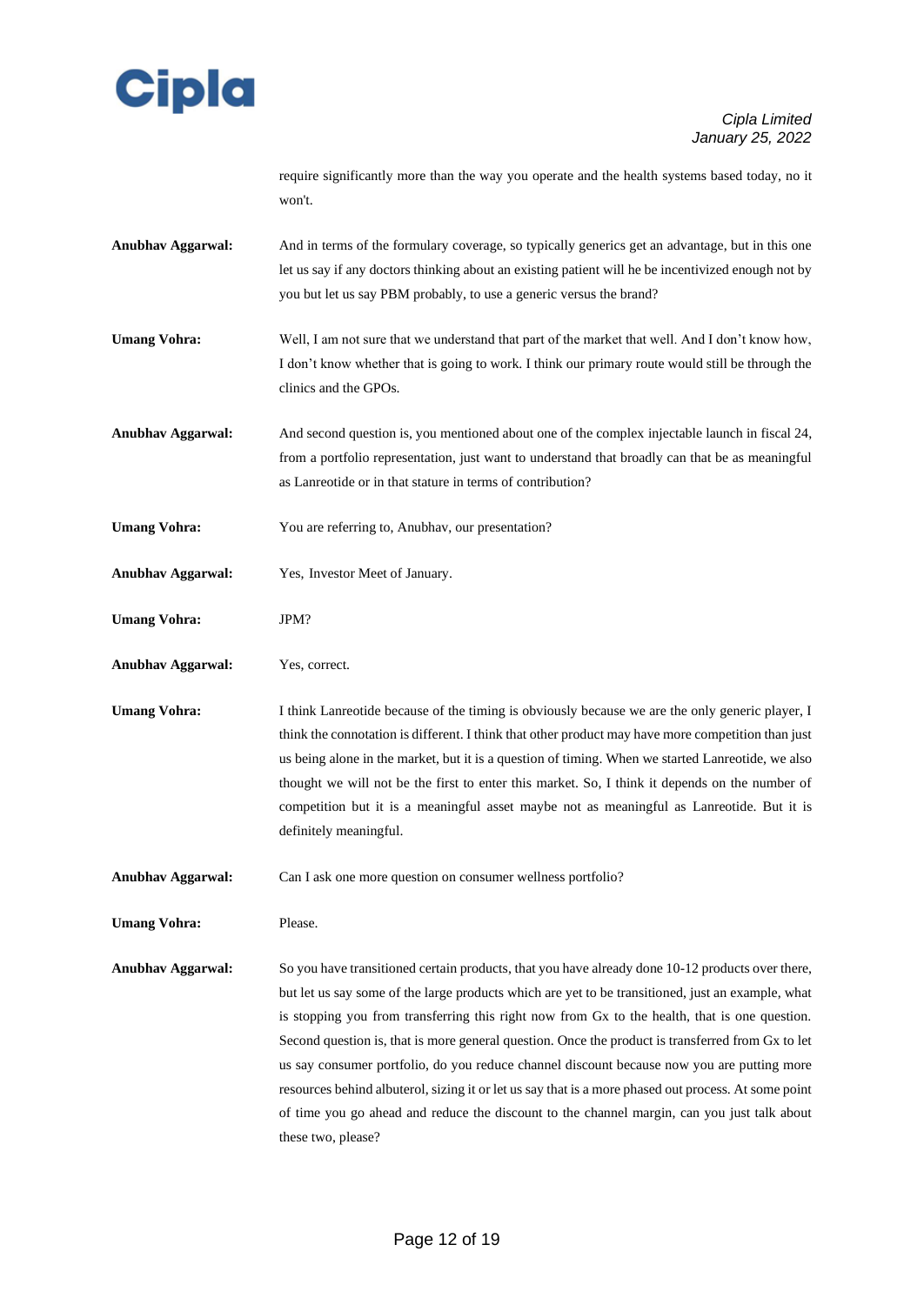

| Umang Vohra: | I think, so firstly what is stopping is, I don't think there is specifically anything stopping. The   |
|--------------|-------------------------------------------------------------------------------------------------------|
|              | board has today approved the scheme of through the slump sale. So I don't think there is anything     |
|              | stopping us. The question is how do we grade this over a period of time considering the timing        |
|              | of the shift as well as considering what we believe could be the impact on several other              |
|              | businesses that we run. So one is the ability of the business we are transferring to their ability to |
|              | absorb it, the second would be the ability of the transferring business to street and the timing in   |
|              | the market on when is the right time to do it. So I think there is nothing stopping us. It is a       |
|              | function of how we grade the transfer. I think on the margin piece, I will just say that it is a      |
|              | mixture, there is no, it is product to product. Sometimes margin corrections happen overnight,        |
|              | sometimes they happen an over a period of time depending on how much we think the equity of           |
|              | the product in the market is. And I think it is a function of both of these, but yes, the general     |
|              | trend is that you transfer, you kind of reduce margins and you take up your advertising spend to      |
|              | create demand.                                                                                        |
|              |                                                                                                       |

**Moderator:** Thank you. The next question is from the line of Surya Patra from Phillip Capital. Please go ahead.

- **Surya Patra:** My first question is on the outlook, FY'25 or till the time the outlook that you have given for the US market, that you are saying that incremental 300 million to 500 million odd revenue can be added annually. So by that are we bit more conservative, considering the potential of revlimid and products like advair and so, considering these two products potential contribution in itself, either we are bit more conservative here or we are anticipating larger than expected competition for revlimid. Could you please clarify on this, sir?
- **Umang Vohra:** I think Kedar, maybe you can take this.

**Kedar Upadhye:** Surya, we had spoken about this targets a year back, in the last year January month and from that vantage point we have said there is a possibility of 300 to 500. Look, when you pan out future launches and multiple variables which will shape those launches and incremental growth, in a market like US, over the 5-year time frame you are going to be right for some assumptions and you are probably not going to be right for some assumptions. So I think how competition would evolve, how pricing will evolve, how our ability to take share would increase in some pockets and all, see I think all these factors depend and eventually will determine where you will get into it, we feel that 300 to 500 is ambitious enough because our base that time was around 500 or so, when we spoke a year back. And as things stand today we have progressed well. The early indicators are quite positive. Our ability to take share, our ability to service the needs of the market, our ability to seamlessly ensure supply chain and compete wherever we have to compete in case of additional competition and most importantly the development and regulatory engine, I think everything is working fine, Surya. Now this is, the 300 to 500 is a congregation of several assets and some of those are filed, some of those are yet to be filed, some of those are quite ahead in the review process. So what we would not do probably is to attach any word whether conservative or not conservative, but what I am just saying, the external business environment and our ability to respond to it would shape up this opportunity and in our view it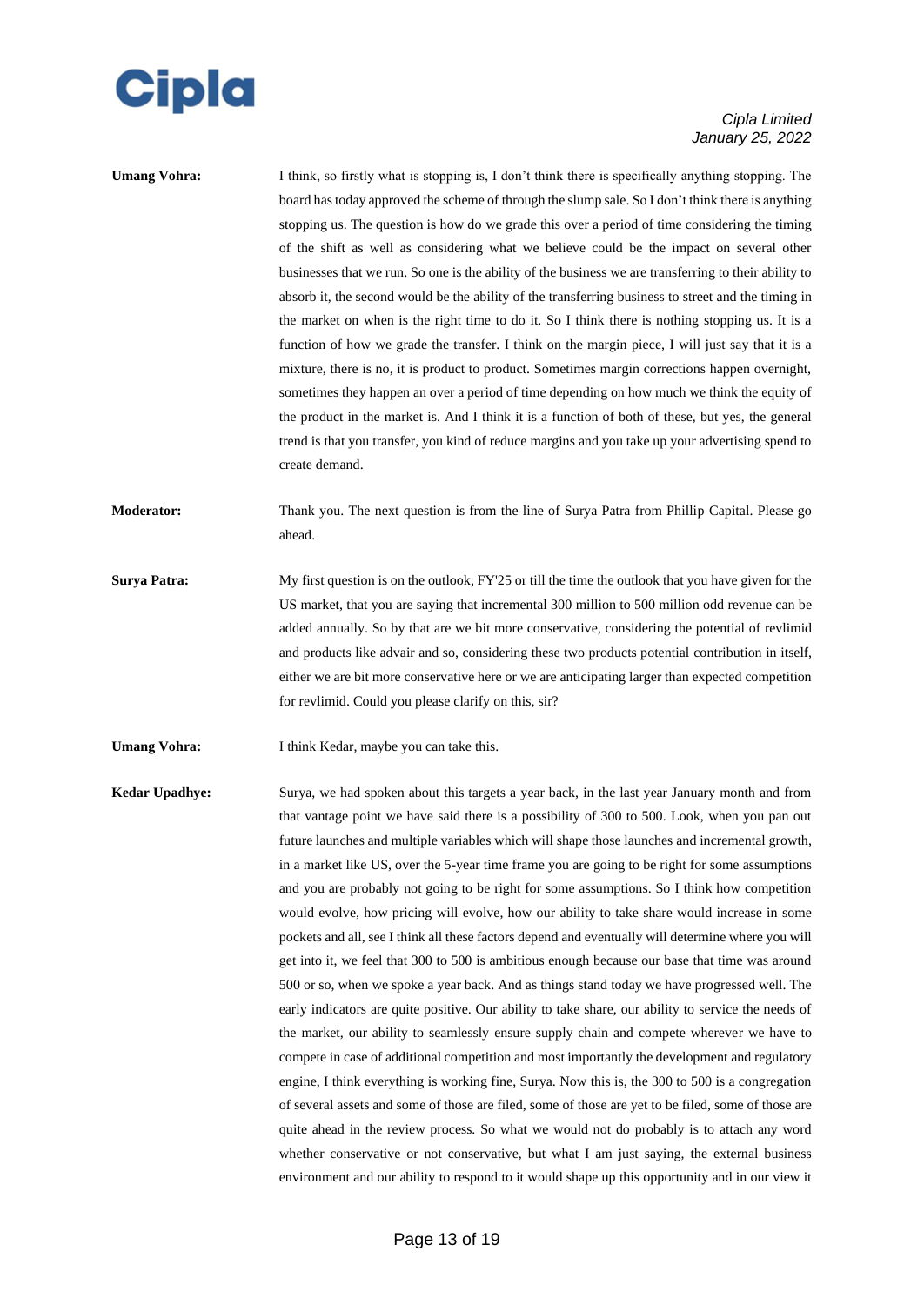

is ambitious enough. There is no conservatism in anything. We are internally for every launch. We take it very seriously and very meaningfully and there is no conservatism. We go all out. What we avoid is getting very disruptive on pricing, I think. Our attempt is to be very responsible on pricing. So that is the only thing I would caveat and Yes, that is it.

**Surya Patra:** And my second point, if you can just give some clarity about your China thought process, so how critical that could be for the, in the overall revenue mix, how critical that could be let us say three year down the line?

- **Kedar Upadhye:** Projects, when you expand into new countries and especially when there are multiple layers for approval and listings in hospitals and regions and then several regulatory pathways of filing through local manufacturing or through Indian manufacturing. I think those plans play out Surya over fairly long term. So I mean to answer your question from a 1 to 3 year standpoint it may not be as meaningful. But we have the plant really now as you know and the capability has been built in, the initial set of batches are being taken, we are excited because it is what, the second largest pharma market globally. So we are excited and there is lot of respiratory potential in that market. We are excited but to answer your specific question from 1-2-3 year standpoint it may not be relevant, I think going forward it would shape in the subsequent years to be probably meaningful forward, emerging market franchise.
- **Moderator:** Thank you. The next question is from the line of Nithya Balasubramanian from Bernstein Research. Please go ahead.
- **Nithya Balasubramanian:** Sir, I have a follow-up on Lanreotide, I am going to squeeze in one more. So Lanreotide, one is, given that it is a complex product and it is relatively difficult manufacturing. Is your partner geared upto let us say help you get like 20%-25% of the market, is the manufacturing ready? Two, given that you are not therapeutically equal in product what incremental commercial infrastructure investment will this product require and the next one is actually on expenses. So excluding R&D your expenses seems to be trending down. Should we assume that 3Q was largely a normal quarter in terms of India sales force expenses etc. is this the new normal?

**Umang Vohra:** Can I request Kedar to take on third one first and maybe Nithya I will come back to answer the first two.

**Kedar Upadhye:** So I think most part of the quarter, Nithya, the last one of the field force was in operation and as we keep saying our attempt was to secure and safeguard some of the efficiencies that we deliver last year through re-imagination exercises and some of the pivotal initiatives, so I think some of those seems to be working and business model across the regions and at an overall company level it is fairly optimal now, although we still feel there are some opportunities to execute. So given all of this I think you should treat quarter 3 as a base and subsequent to, as you know we have often said, the large part of our opex is very responsive to the sales in multiple geographies based up on the commission discount and other arrangements that we have. So I think the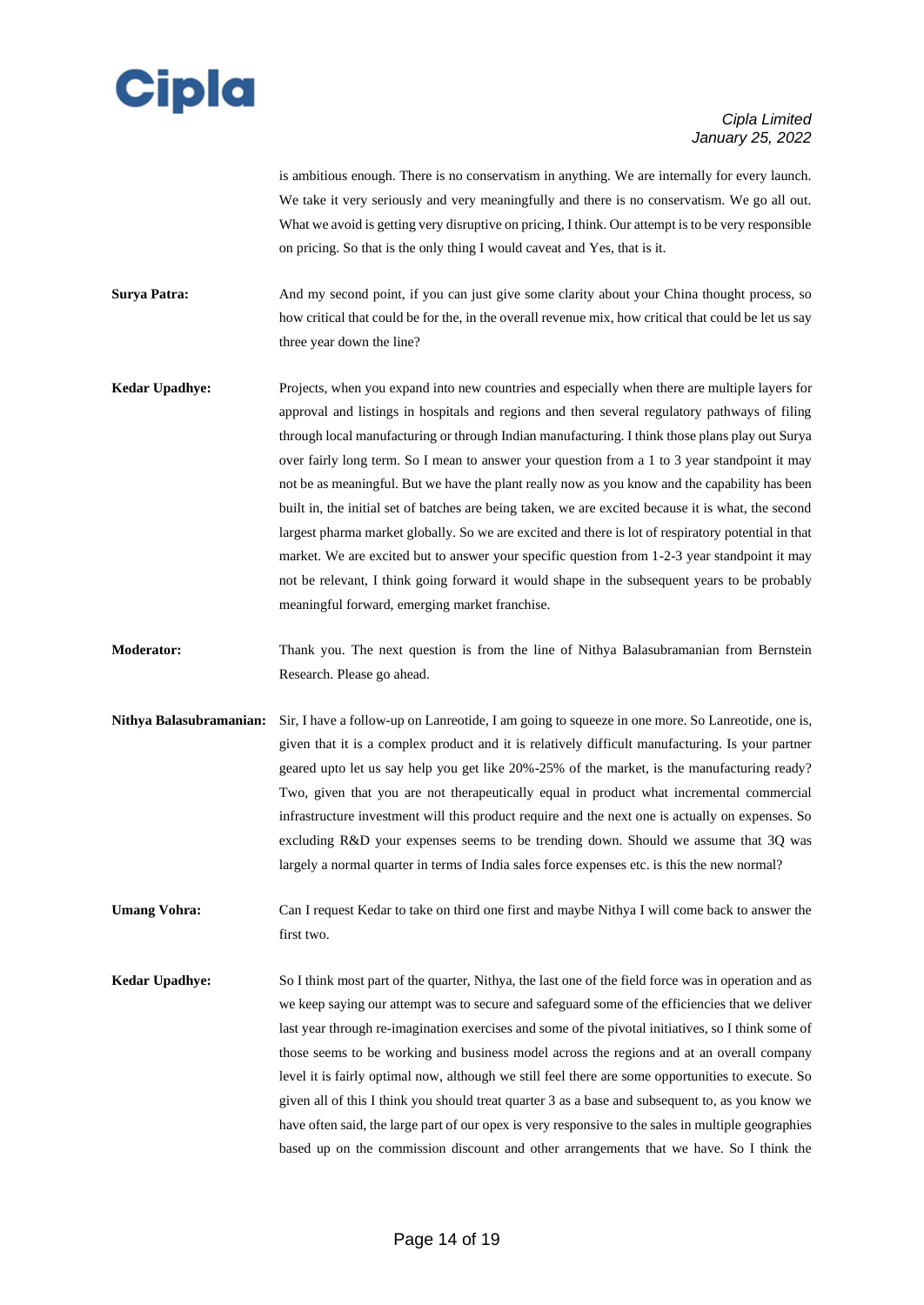

expense is good response to sales volume and value. But overall, I think you should treat Q3 as a base quarter, Nithya.

**Umang Vohra:** There are two more questions she has asked. I think the second one that you asked was on whether there I believe there is an incremental amount of infrastructure required to drive this and our understanding of the market right now is no, our current infrastructure will drive it. The first question was on the capacity etc. Look I think the partner that we have is also a partner that understands his product well and we have a certain internal target of where we want to get and I think the partner is geared up to supply to that target and we have guided it in the sustainable over a midterm period.

**Moderator:** Thank you. The next question is from the line Sameer Baisiwala from Morgan Stanley. Please go ahead.

**Sameer Baisiwala:** I think you and I need to ask some questions on the Lanreotide. So here I go. So Umang, can you just share how is the product different from the innovator that you had to take  $505(b)(2)$ route and second is, you mentioned sustainable market share over midterm, if I just have to have some incline, so are you looking at double digit market share, exact market share by end of next year fiscal, is that realistic?

**Umang Vohra:** So Sameer, let me mention, I think we will not divulge information on the specific target per share et cetera. All I can say is that as I mentioned whatever is sustainable over a medium term I think that is where we will go because I think at this point the product is also competitive in the market place and we don't want to divulge too much of information on it. The first part on the how the product is different, I think we can have a separate discussion. We are happy to provide that visibility to do to you, but it is largely around things we have used to offset the patents etc. that at one time around the product.

**Sameer Baisiwala:** Umang, just is your device ready to use or is it needle assembled?

Umang Vohra: The device, what do you mean by ready to use, Sameer?

**Sameer Baisiwala:** So, that is the new form that the innovator has transitioned to where you don't need to assemble the needle while injecting.

**Umang Vohra:** In that manner we are ready to use. Can you go back and tell me what was your earlier question? So your question is, there is no need of mixing any diluent or anything into the product, if that is the question you are raising. If you are saying does the needle have to fixed on the product, yes, the needle has to be fixed on the product.

**Sameer Baisiwala:** Versus I think the innovator device where you don't need to, that is bit different?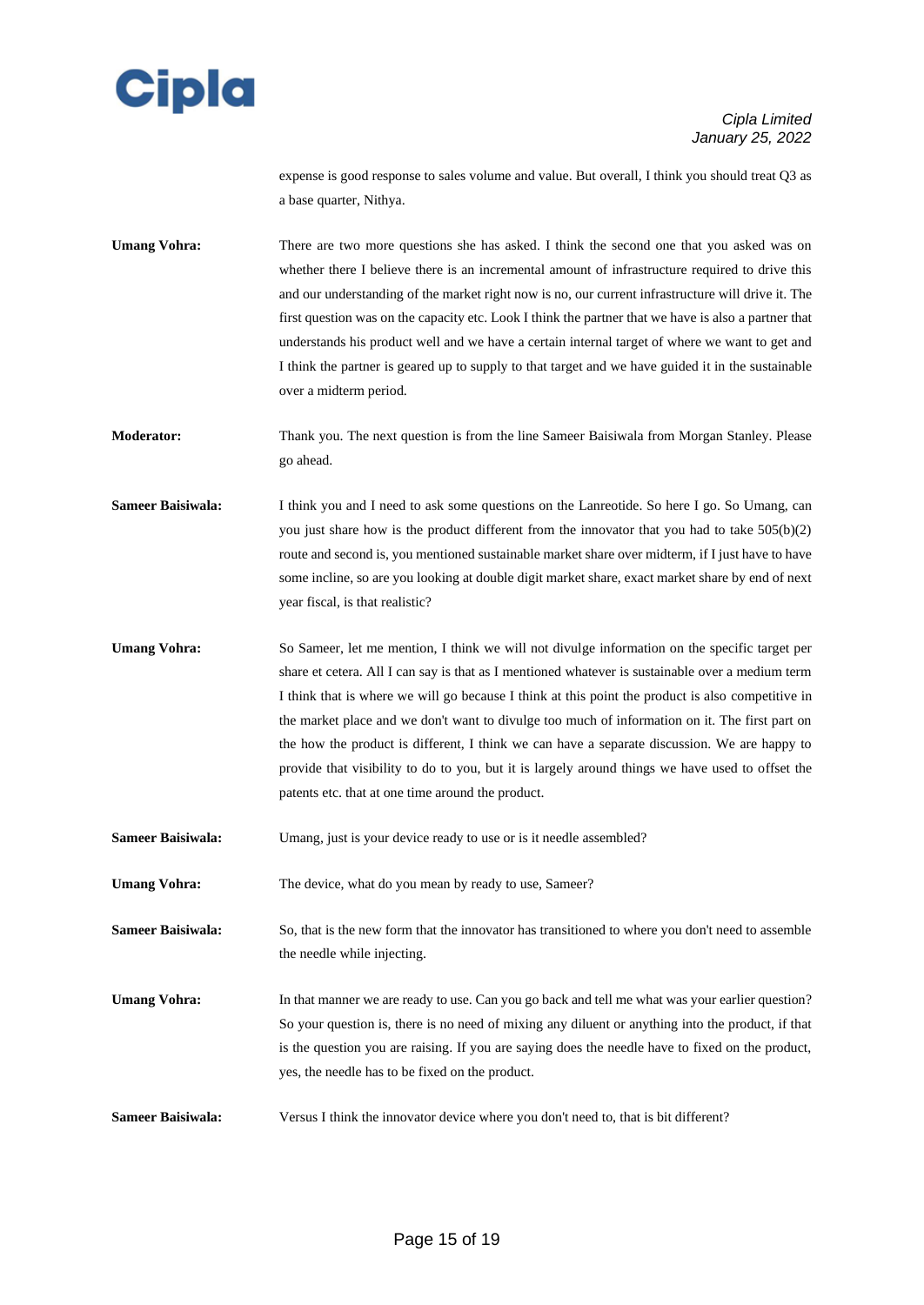

- Umang Vohra: They changed some part of that device in the past as well, and that is correct. Right now they are all preassembled. The ready to use connotation is actually fairly different in the injectable space which is why, I asked you what you mean, because generally RTUs are more, no need of diluent, no need of anything else within the clinic setting. So that why assembly wise we need to assemble, I am told the innovator product is preassembled.
- **Sameer Baisiwala:** But keeping the semantics aside, does the device difference makes a difference, from the commercialization of the product?
- **Umang Vohra:** We believe not, Sameer. But I think it is a function of acceptability of the product in the market. So we don't think so. But you know that is out of our experience so far in this area of the market and I think as the market as we begin to understand the market more and launch in the market there will be more information. But right now our assumption is no.
- **Sameer Baisiwala:** And just one final on this, Umang, I know you can't say much, but what is the commercial arrangement between you and your partner. Is it like more or less the industry standard 50:50 profit share plus or minus or is it very different from that?
- Umang Vohra: I could say broadly we are there. But there are some launches here, so broadly.

**Sameer Baisiwala:** Just one final question with your permission if I may. I saw that you have filed for two respiratory products in Europe. So just broadly taking 3- or 4-year view, how do you compare the respiratory opportunity in Europe versus the US in terms of addressable market and the competitive dynamics. If you make \$100 in US would you make \$20-\$30 in Europe or much more than that?

- **Umang Vohra:** Sameer, it is again a function of our market entry. I think Europe is more sensitive to market entry than the US is on this product. So in the US if you are even third or fourth player because of the volumes in the market and people can carve out their own shares and stay sustainable. So Albuterol for example there are so many people who have launched into the market but the market is still attractive for many players. Whereas in Europe I think that equation changes very rapidly after the second or third entrant, I think the market begins to be more responsive on price than you have seen in the US. So yes, I think the Europe potential is significantly low compared to the US, but it depends on your market entry and your timing. So if you are number two or three in Europe I think it can still be an asset which could well be 20%-30% of the US likely much.
- **Moderator:** Thank you. The next question is from the line of Neha Manpuria from Bank of America. Please go ahead.
- **Neha Manpuria:** Umang, we had the investment in avenue which obviously we have terminated. But I think that investment still continues. In lot of your presentations in off late when it comes to the US business we have talked about respiratory and injectable largely being the area that we investing in. So is it fair to assume that specialty is something that we are not looking at. It is completely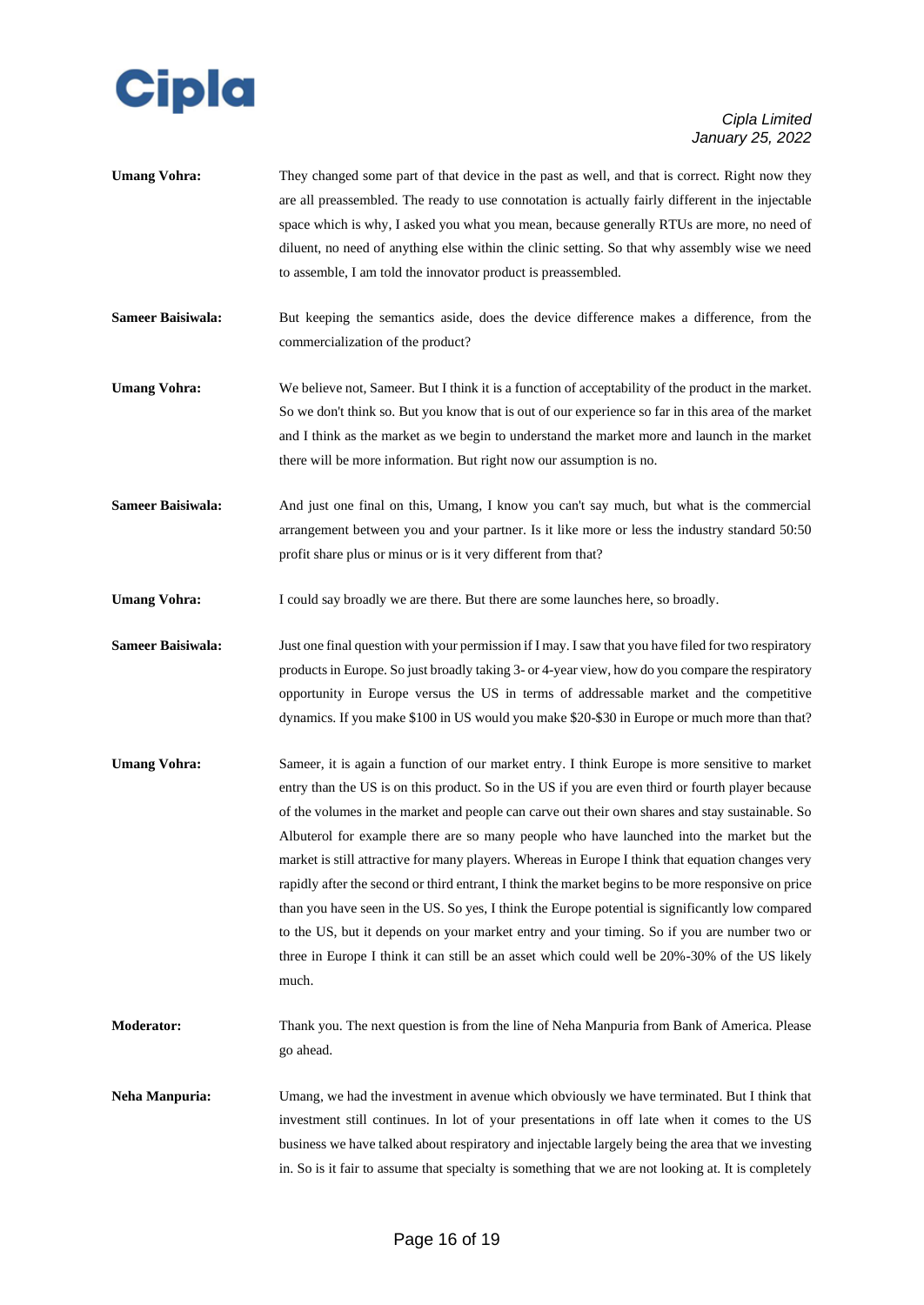

out of question, or do you think that is still open and you will explore that based on what opportunities come your way?

**Umang Vohra:** Neha, I think on the specialty path, the Pulmatrix asset which is the respiratory antifungal inhaled antifungal acid for aspergillosis, that is continuing on its path. We continue to sell plazomicin in the US. It was intended to be our second asset after the tramadol asset from avenue. And I think avenue unfortunately the asset has not progressed forward. So specialty, the strategy is always built around an asset, the central asset. And now Plazomicin is taking the load for everything and the asset Plazomicin was never intended to be a big asset. So we are discussing strategically. In the absence let us say, in the case the tramadol does not go ahead any further as an asset, anyway our rights to tramadol have ceased. We are now only an equity investor. So if we don't have tramadol in our portfolio then there has to be some amount of rethink on what we do with Plazomicin and what would be the asset that would come in its place. So we are actively in discussion on this. But the asset on the respiratory space which is the inhaled antifungal that is proceeding in its clinic so it is proceeding ahead with the partner.

- **Neha Manpuria:** Sir, just to understand this correctly, we are looking at opportunities and depending on what comes our view we will decide whether we would like to invest further in that business or not assuming tramadol does not happen.
- **Umang Vohra:** Yes, so assuming tramadol does not happen we will need to find a lead asset. Because Zemdri is not a lead asset, it is smaller niche asset and it can be below that of the whole portfolio. So that is the stage we are in with respect to those two assets but respiratory asset that we had that is in the clinic and it is going on.
- **Neha Manpuria:** And when we are looking at these opportunities, is there for example we already have one respiratory asset, tramadol was more a pain asset, but it was a fairly large opportunity. How we are thinking about what opportunities we could look at. I mean is it fair to assume it would be a tramadol type opportunity which might not necessarily require a large commercial footprint?
- **Umang Vohra:** No, I think we don't want to invest too much money on huge commercial footprint. I think that we are clear about. But one of the things we have also gone back and tried to tweak and change and we are actually in the middle of that is that we must have our own, some pipeline assets that come from our own labs, they are really small. They maybe 30 million or 40 million in size or 20 million or between 20 to 50 million in size, but what happens is when you have an asset that does not come or asset disappoints in a late phase 3 trial, you have the ability to at least cover it up with something that is within your stable. So when we did tramadol et cetera, we didn't have this pipeline backing. And now we are at a point wherein about a year and a half, two years we might have at least some of these assets closed to filing, they may not be big but at least they add the portfolio bit and momentum for our specialty journey.

**Neha Manpuria:** And one other question on the India business. Given that we are talking about entering into new category, you talked about anti diabetic and injectable in your opening remark and even in your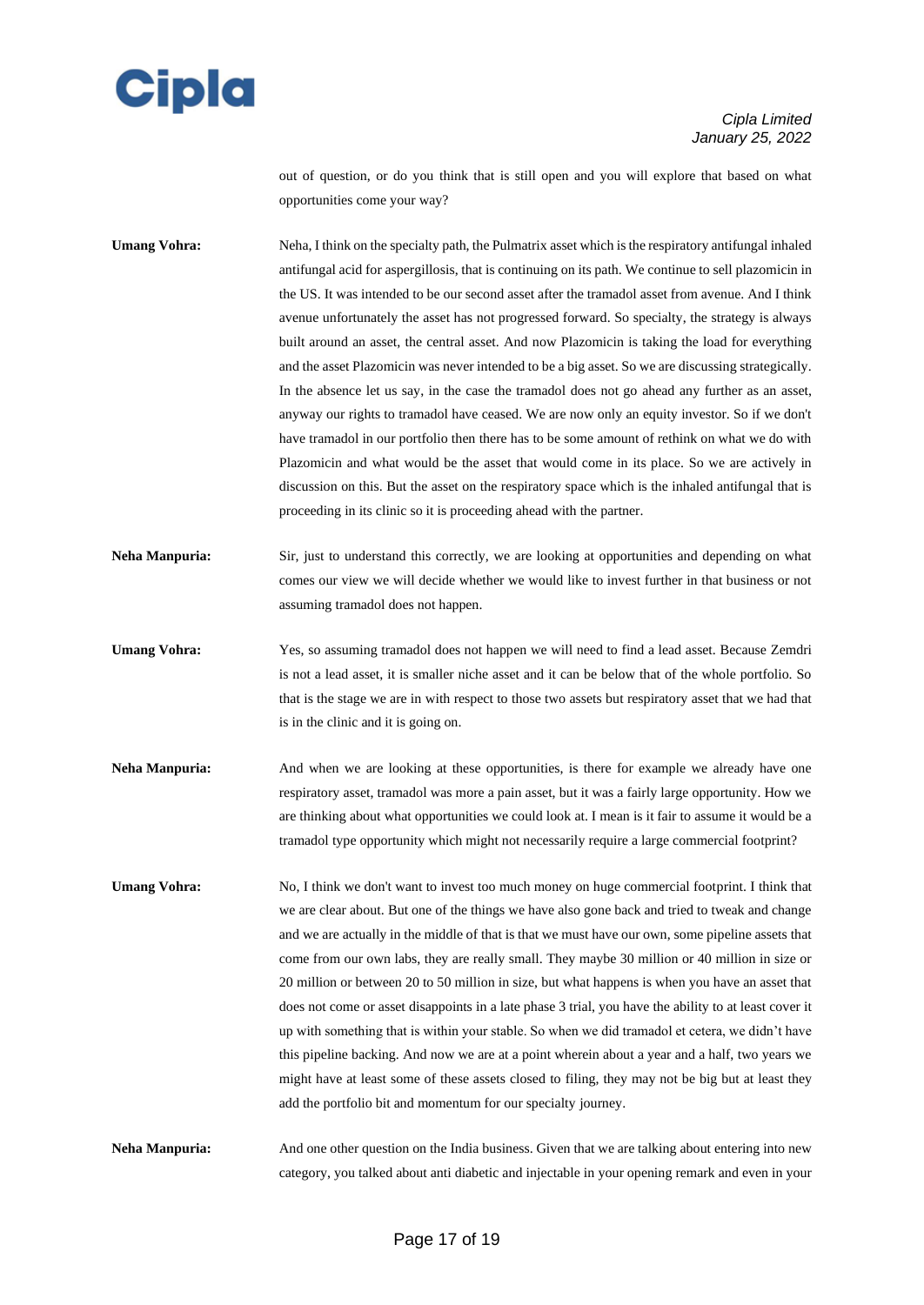## **Cipla**

### *Cipla Limited January 25, 2022*

recent presentation, so is it fair to understand that, the penetration level of our existing brands is getting slower and therefore we need more such launches and probably these partnered product to maintain the strong momentum that we have started seeing in India. Is that one of the changes or am I reading that incorrectly.

**Umang Vohra:** I think it is both because really there is no product source unless you partner with an innovator. I think the days where you could do changed formulation or the addition of an excipients and relaunch the formulation, I mean those days are there but realistically the band that you get out of that is much lesser. So if you really want to bring more products and more innovative products into the more products which are patent protected and innovation driven, you have to partner with the multinational corporation is my view because there is no other way to get innovation into India. So it is a mix of both. It gives us growth and it is certainly driving growth for us, but it is also in my view, and also in absolute necessity because why would for example yesterday there was news that Novo Nordisk is launching the oral Semaglutide in the marketing India, now that is a great product. If it was not Novo themselves and supposing Novo would looking for a partner, many Indian companies would have offered the partner for this. The therapy is a game changer, right? So why would anyone sit out when there is innovation that we can bring to this market which can spurt the market growth and create the unmet need demand.

- **Neha Manpuria:** See, in that case we need to get more such partner product and that we are launching new division which would probably require investment in expanding our MR coverage. Would that mean that incremental growth in India is coming at lower margin?
- **Umang Vohra:** I think to some extent you could say that because the partner also shares here, right, in their thing. But I think what is changing is, Neha, there is a very active reallocation of capital that is happening across India by all the Indian companies. And I think what that reallocation of capital is doing is that it is taking capital and putting it around the assets on the brands that you want to create formidable franchise link. So what happens is I don't think the infrastructure requirement of launching products from innovators is anything new for the top 10 or 15 Indian companies, because everyone will have a cardiac field force, everyone will have a diabetic field force and every time there is a new product that comes in, I think this kind of eliminate the tail, all of us eliminate the tail of product that we are selling currently so that productivity is maintained.
- **Moderator:** Thank you. The next question is from the line of Tushar Manudhane from Motilal Oswal Financial Services. Please go ahead.
- **Tushar Manudhane:** Sir, just would like to understand again on the India part, like how is the profitability now in terms of the branded prescription and consumer health and trade generics either in terms of the pecking order or maybe broad range if you could highlight?
- **Kedar Upadhye:** Tushar, more or less prescription business and generics business profitability was close to each other although not equal. So prescription business is a bit higher than generics business. Both are convincingly higher than the company EBITDA and consumer business as you know will